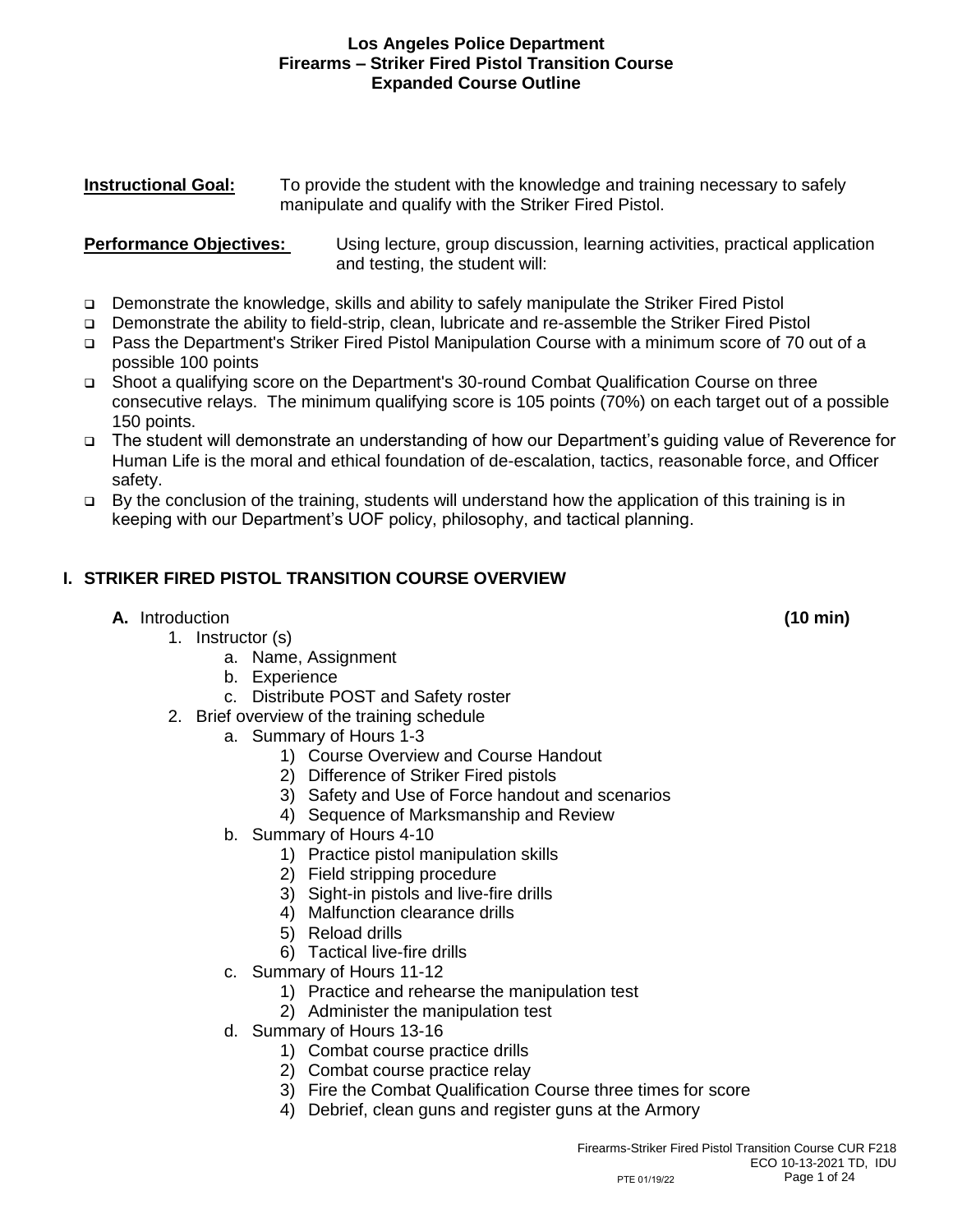- 3. Overview Safety Plan: IIPP Guidelines **(PSP I a,b)**
	- a. These safety guidelines apply to all training given by the Department. These guidelines are to ensure that staff and participants are aware of potential hazardous situations and how to avoid it.
	- b. A copy of these guidelines will be given to each student, instructor and coordinator to ensure they are followed.
	- c. Anyone participating in the training, whether student, observer, or instructor, has the authority to "STOP" the exercise if they observe an unsafe act or condition that may cause imminent injury or death and/or damage to the facilities.
	- d. Protective eyewear and hearing protection (American National Standards Institute (ANSI) approved) shall be worn if blanks or live-fire rounds are used during a practical application.
- 4. Students shall immediately notify an instructor(s) or the training staff of any injury sustained during training, and use the following steps in the event of a serious injury **(PSP I a, b)**
	- a. Render first-aid and obtain appropriate medical assistance. Notify the Fire Department rescue ambulance (213-485-6185) via telephone, cellular phone, or police radio. Give specific directions to the location of the incident.
	- b. In case of a serious injury, all IIPP notifications and protocol shall be followed.
	- c. At each training location, there is a notebook located in the training unit's office also containing the emergency plan that is in place.
	- d. The Supervisor will ensure that the necessary Worker Compensation forms (PDAS-43) and other reports (Employee Notification Form / 15.7) are completed in a timely manner.
	- e. Transport to the local hospital for a minor injury
		- Granada Hills Facility: Providence Holy Cross Medical Center 15031 Rinaldi Street Mission Hills, CA 91345 Tel. # (818) 365-8051
		- Elysian Park Facility: Glendale Adventist Medical Center 1530 E. Chevy Chase Drive Glendale, CA 91206 Tel. # (818) 409-8000
- **B. DISTRIBUTE:** Handout "Striker Fired Pistol Transition Course Handout" **(20 min)**
	- 1. Overview the handout and ensure to address the key points
	- 2. Course Requirements
		- a. The student must be qualified to carry a semi-auto pistol prior to this class.
		- b. The student shall pass the striker fired Pistol Manipulation Test with a minimum score of 70%.
		- c. The student shall shoot and pass the 30-round Combat Qualification Course with a minimum score of 105 points on each target on three consecutive relays.
		- d. The student shall qualify with their striker fired Pistol on every pistol qualification month for one year.
		- e. A serious violation of any safety rule is grounds for immediate removal from the class.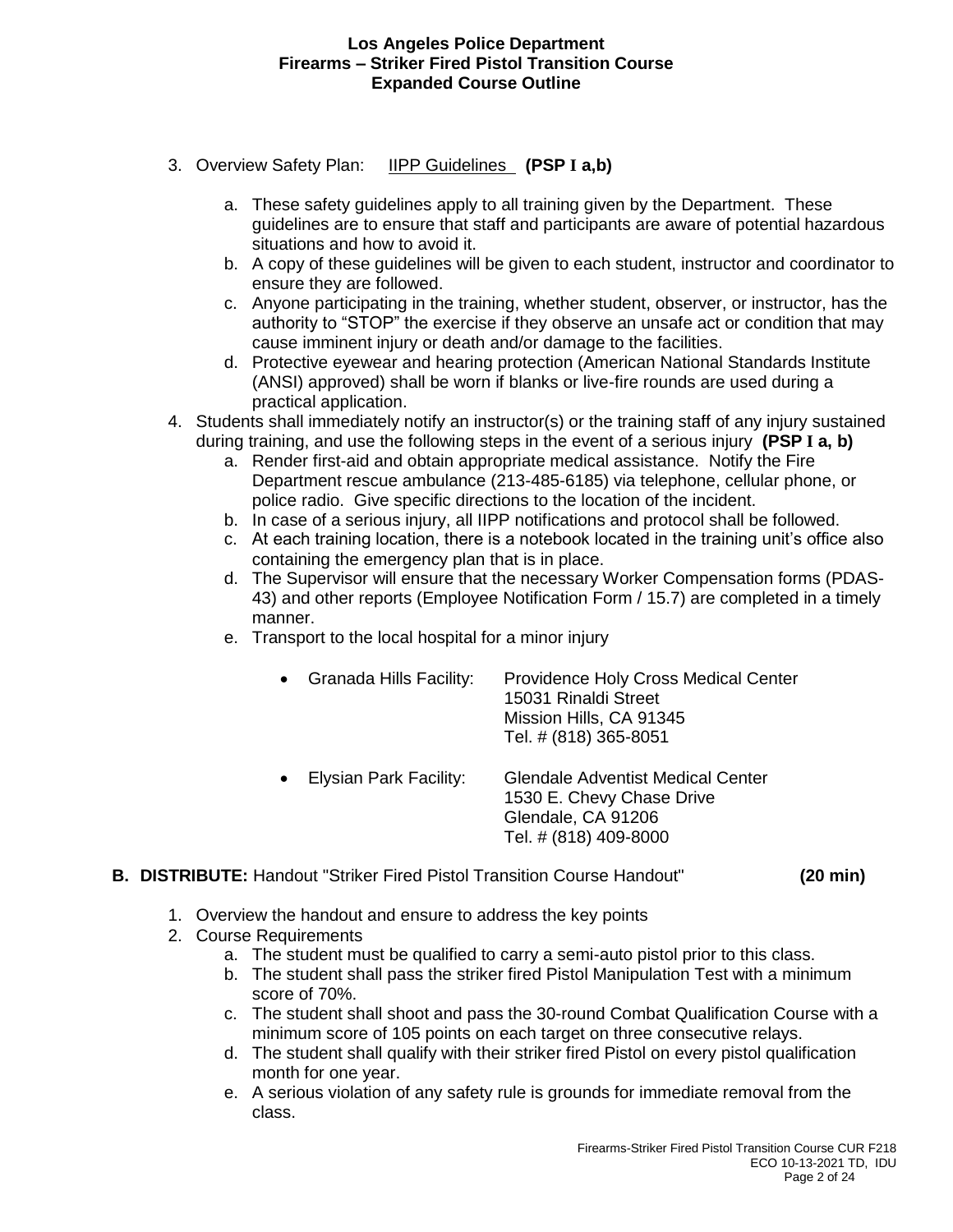- f. Upon successful completion of this transition course, the officer may carry any of the below listed authorized striker fired pistols in any authorized caliber with the following conditions:
	- 1) Before a striker fired pistol of a different caliber than the one the officer used to complete the transition course with can be added to an officer's gun card, recent proof of qualification with that pistol must be presented to the Armory.
	- 2) Duty ammunition for these additional weapons will only be issued during "Duty Ammunition" months of qualification. The officer will be responsible for obtaining their duty ammunition until their duty ammunition qualification month.
- 3. Authorized Equipment<sup>1</sup>:
	- a. Authorized Striker Fired Pistols (Refer to current notice pertaining to approved and authorized handguns)
		- 1) Primary Duty Handguns: On-Duty, In-Uniform or Plain Clothes
		- 2) Additional Handguns: Backup or Off-Duty; in addition to the previously mentioned pistols
	- b. Magazines:
		- 1) Only Glock "drop free" magazines (post 1994) are authorized for duty carry.
		- 2) Post-ban, 10-round, restricted capacity magazines are not authorized in guns where higher capacity magazines are designed by the factory for that gun.
		- 3) Glock magazines may be modified to increase their capacity by utilizing  $a + 1$ or +2 Glock OEM magazine extension base pad.
		- 4) Only Smith & Wesson brand magazines are authorized for use with Smith & Wesson pistols.
		- 5) Only enlarged base/floor plates manufactured by Smith & Wesson, Glock, Pearce, Scherer, and Vickers are authorized for all striker fired magazines.
	- c. Authorized Duty Ammunition:
		- 1) .380 Speer Lawman, .380 Auto, 95 grain, Full Metal Jacket, Product Number 53608
		- 2) 9 mm Speer Gold Dot G2, 147 grain, Product Number 54226
		- 3) .40 S&W Speer Gold Dot G2, 180 grain, Product Number 53999
		- 4) .45 Auto Federal Premium, 230 grain HST®, Product Number P45HST2 (Non +P)
	- d. Authorized Sam Browne Holsters<sup>2</sup> (Refer to current list of approved and authorized duty holsters)
	- e. Authorized Modifications & Parts:
		- 1) Only factory authorized parts are authorized for use in striker fired pistols.
		- 2) Smith & Wesson M&P pistols shall not have a magazine disconnect or a manual thumb safety.
		- 3) Plastic/Polymer sights are not authorized.
		- 4) Combat style fixed or adjustable steel sights, with or without Tritium inserts, are authorized.
		- 5) Only steel fiber optic combat sights from Dawson Precision, 10-8 or Warren Tactical are authorized. All other fiber optic sights, whether they come factory installed on an approved weapon, or are purchased separately, are not authorized.

<sup>1</sup> Police Sciences and Training Bureau In-Service Training, Training Division Notice 12.1.2

<sup>2</sup> Los Angeles Police Department Approved and Authorized Duty Holsters, January 31, 2014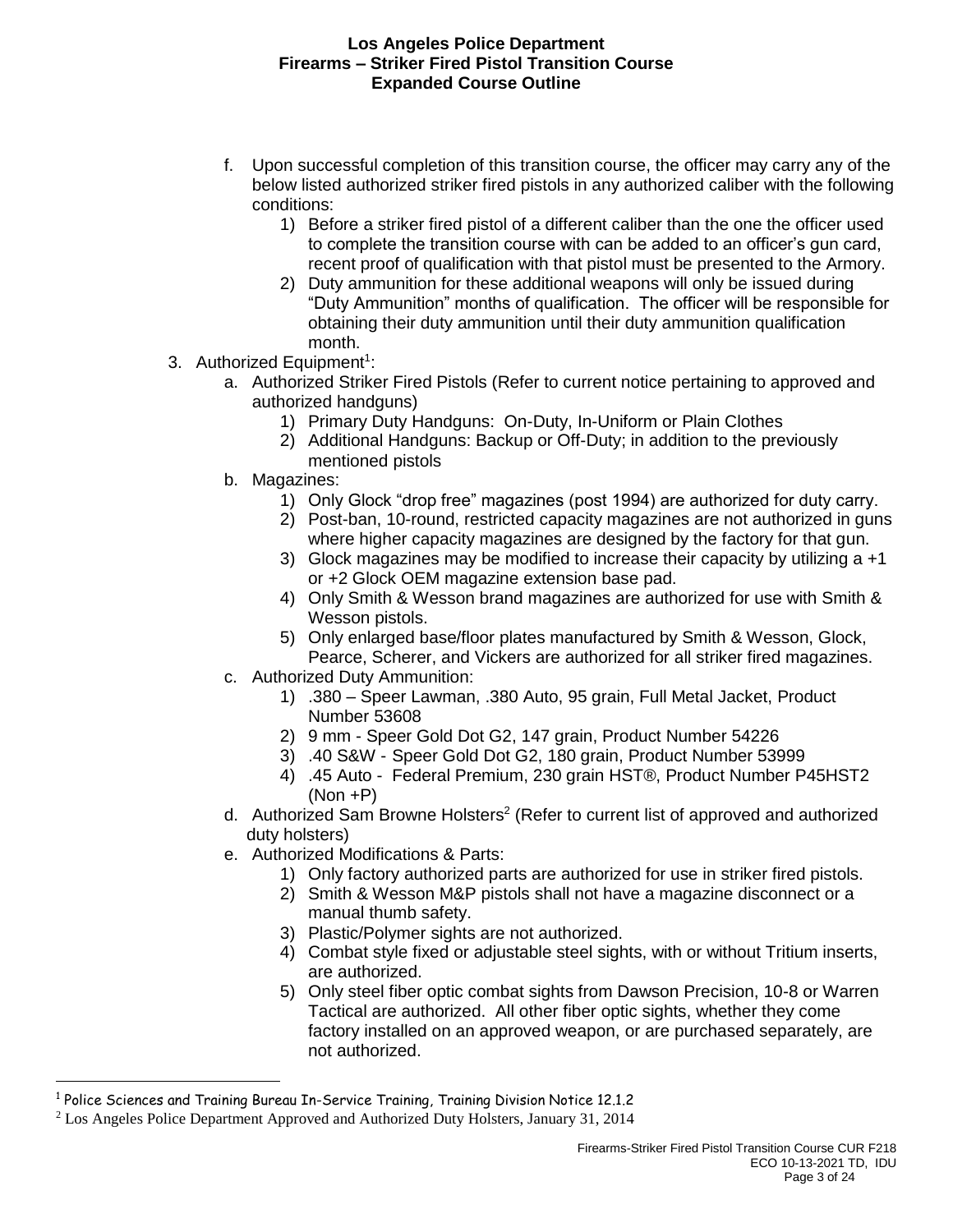- 6) All pistols shall not have a trigger weight that deviates from the manufacturer's specifications.
- 7) Any modifications and/or alterations to Glock semi-auto pistols or magazines shall be inspected and approved by the Department Armorer<sup>3</sup>.

NOTE: Under no circumstances may a .380 back-up pistol be carried as a primary duty weapon.

**C.** *GROUP DISCUSSION:* Functional Differences of Striker Fired Pistols from Beretta and Smith & Wesson Pistols **(20 Min)**

# **Procedures:** Large group activity

- 1. The instructor will utilize the inert Striker Fired Pistol<sup>4</sup>
- 2. Introduce the Striker Fired Pistol by soliciting students' observations of and pointing out the following differences between the Striker Fired Pistols and the Beretta and Smith & Wesson pistols
	- a. No decocking lever
		- There is no need to decock before holstering or during a tactical reload
	- b. No exposed hammer
		- 1) The pistol cannot be manually cocked
		- 2) When carried concealed the holster does not require a thumb strap
	- c. A different grip angle which creates a different wrist angle set while shooting
		- 1) Lowers the bore line of the pistol closer to the shooter's forearm
		- 2) Contributes to less muzzle-flip during recoil and subsequent faster follow-up shots
		- 3) Can cause high shots on the target during rapid-fire shooting because the shooter's wrist is used to a more upright grip angle
	- d. The same trigger press for the first shot as well as all shots thereafter
		- 1) No need to master a long, double-action trigger press and a short, singleaction trigger press technique in order to fire the first two rounds from the pistol.
		- 2) Reduces training time by focusing on just one type of trigger press instead of having to devote time to teaching and training students on two types of trigger presses.
	- e. The slide lock lever is used only to lock the slide to the rear
		- 1) Using the slide lock lever to release the slide is a fine motor skill
		- 2) It is anticipated that fine motor skills can deteriorate drastically in shooting situations
		- 3) Therefore, releasing the slide with an overhand technique is more reliable under stress
	- f. No lands and grooves in the barrel
		- 1) The barrel is manufactured by using a hammer forging process.
		- 2) The .45 cal barrels have an octagonal (8-sided) bore
		- 3) The 9mm and .40 S&W barrels have a hexagonal (6-sided) bore
		- 4) Since there are no lands and grooves in the barrel, which create small corners that trap copper and powder fouling, the barrel is easier to clean.

 $3$  2021 LAPD Manual-3/610.20, Inspection and Registration of All Firearms

<sup>4</sup> 2021 LAPD Manual-3/610.97, Firearms Used for Training-Color Coding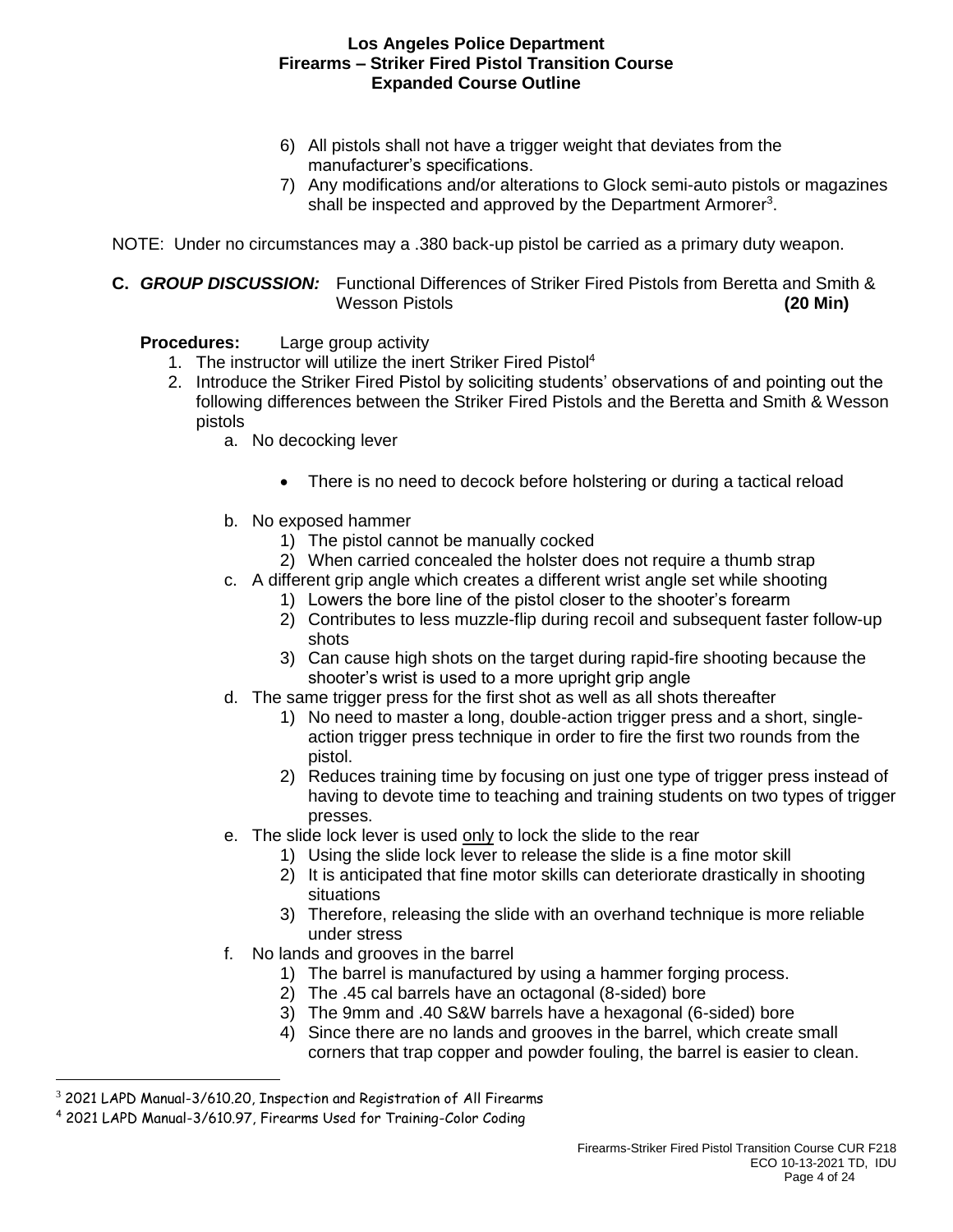- g. No magazine disconnect feature
	- 1) The pistol is capable of firing the round in the chamber even when the magazine is removed from the magazine well
	- 2) The Beretta does not have a magazine disconnect feature
	- 3) The Smith & Wesson (De-cocker models) do.
- h. Different type of trigger action when experiencing an out-of-battery malfunction
	- 1) The trigger remains set to the rear and static when the Glock pistol experiences an out-of-battery malfunction
	- 2) When pressing the trigger on a Glock pistol while out-of-battery, the trigger will not move.
	- 3) When pressing the trigger on a M&P pistol while out-of-battery, the trigger will be spongy.
	- 4) This is different from the short, spongy trigger press on a Beretta or Smith & Wesson pistol with an out-of-battery malfunction.
- D. *GROUP DISCUSSION:* The Four Basic Firearm Safety Rules

Purpose: To review the Four Basic Safety Rules by causing the student to think about and consider their importance and application on the range as well as in the field.

**Procedures:** Large group discussion **and in the contract of the contract of the contract of the contract of the contract of the contract of the contract of the contract of the contract of the contract of the contract of t** 

- 1. Conduct an open discussion that will cause the student to review and think about the importance of the Four Basic Firearm Safety Rules
	- a. All guns are always loaded.
	- b. Never allow the muzzle to cover anything you are not willing to shoot.
	- c. Keep your finger off the trigger until your sights are aligned on the target and you intend to shoot.
	- d. Be sure of your target
- 2. Consider asking the class questions about the application of the Four Basic Firearms Safety Rules and solicit their responses. Use the following examples or some of your own.
	- a. Which of the Four Basic Firearm Safety Rules do you think is the most important one and why?
	- b. Which of the Four Basic Firearm Safety Rules is violated on the range the most and why?
	- c. Which of the Four Basic Firearm Safety Rules is violated in the field the most and why?
	- d. Which of the Four Basic Firearm Safety Rules is violated in the home the most and why?
- 3. Reinforce that the safety rules apply at home and in the field as well as on the range

#### E. **USE OF FORCE REVIEW** (Learning Activity) **(50 min) (117) (PSP I c, d, j)**

Purpose: Revisit basic training in the area of use of force considerations, policy, legal issues, moral and ethical dilemmas to include De-Escalation and Reverence for Human Life.

**Procedures:** Small group activity **activity (PSP I b, i, j)**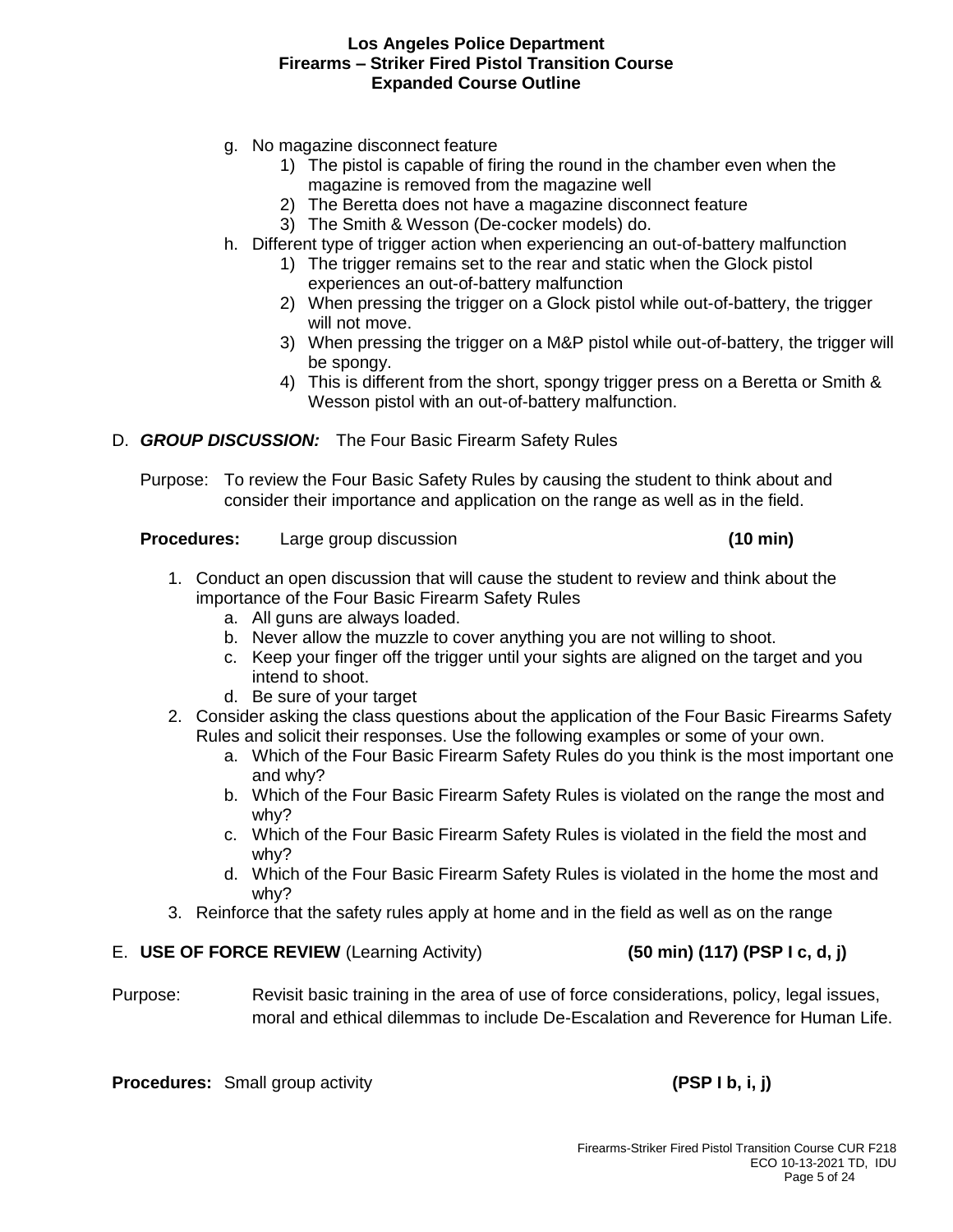- 1. Break students into small groups
- 2. **DISTRIBUTE:** Case Study 1 (Juvenile) to half of the groups and Case Study 2 (Person with mental illness) to the other half (if the class is large enough to do so)

*Case Study 1 – C-37 Vehicle*

*"415 man in front of the convenience store in a vehicle. Suspect is playing his car stereo loud. The disturbance has been going on for an hour."*

*Upon arrival, the officers observe the suspect sitting inside the vehicle along with a ten-year-old juvenile. The music is loud and disturbing the peace, the officer's stop and exit their vehicle. As they are walking up on the vehicle, (20 ft. away) the officers run the license plate which comes back as a reported stolen vehicle. The suspect has not seen the officers yet.* 

*Enhancement: Upon awareness of the presence of the officers, the suspect exits his vehicle and walks towards the trunk stating, "you will not take my kid from me again." Suspect begins to open the trunk and states, "I have something here for you."*

*Enhancement: Suspect retrieves a handgun from the trunk and points it in the direction of the officers.*

#### *Case Study 2 - Person with a Mental Illness*

*While on uniformed patrol at 1300 hrs, you receive a radio call "See the woman, "Wife states her husband is in their home breaking objects inside the house. Wife states her husband is mentally ill and has failed to take his medicine for the past 3 days.* 

*Upon arrival officers meet the P/R who states her husband is inside their house right now breaking the furniture and decorations. Officer's see that the P/R has a cut on her right arm. P/R states that her husband accidentally cut her with a knife as she attempted to stop him, before calling the police. You request back-up and a supervisor along with a Beanbag shotgun and TASER to your location. After the arrival of your requests you make a tactical plan and then make contact with the suspect inside his residence. You observe the suspect standing in the*  doorway between the living room and the kitchen. The suspect states to you "All of you get out of *my house now, I cannot deal with this". At this time, you see the suspect enter the kitchen and walk toward a cutlery block on the counter. The suspect who is approximately 15 to 18 feet from you, then reaches out and arms himself with a large butcher knife from the block. The suspect turns toward the officers and re-states "I told you I cannot deal with this". The suspect then takes the butcher's knife and begins to slash himself across his torso with the knife.*

- 3. Ask each group to discuss the following:
	- a. What tactical concerns should the officers have as they respond to the area?
	- b. What force options are available?
	- c. What LAPD policy requirements should be considered?
	- d. What De-Escalation techniques were used?
- 4. **DISTRIBUTE**: Directive No. 1, Use of Force Policy-Revised; Directive No. 16, Tactical De-Escalation Techniques
- 5. Advise the groups to utilize the directives during the activity and to analyze the situation and prepare to report findings.
	- Articulate the actions/behavior of the individual in the situation
	- Articulate the actions/behavior of an officer in the situation
- 6. As the groups are discussing the question, draw three columns on the white board or flip chart and title as follows:
	- Policy Issues

- Use of Force Options
- Tactical Issues/De-Escalation<sup>5</sup>

<sup>5</sup> LAPD Use of Force-Tactics Directive No. 16, Tactical De-Escalation Techniques, October 2016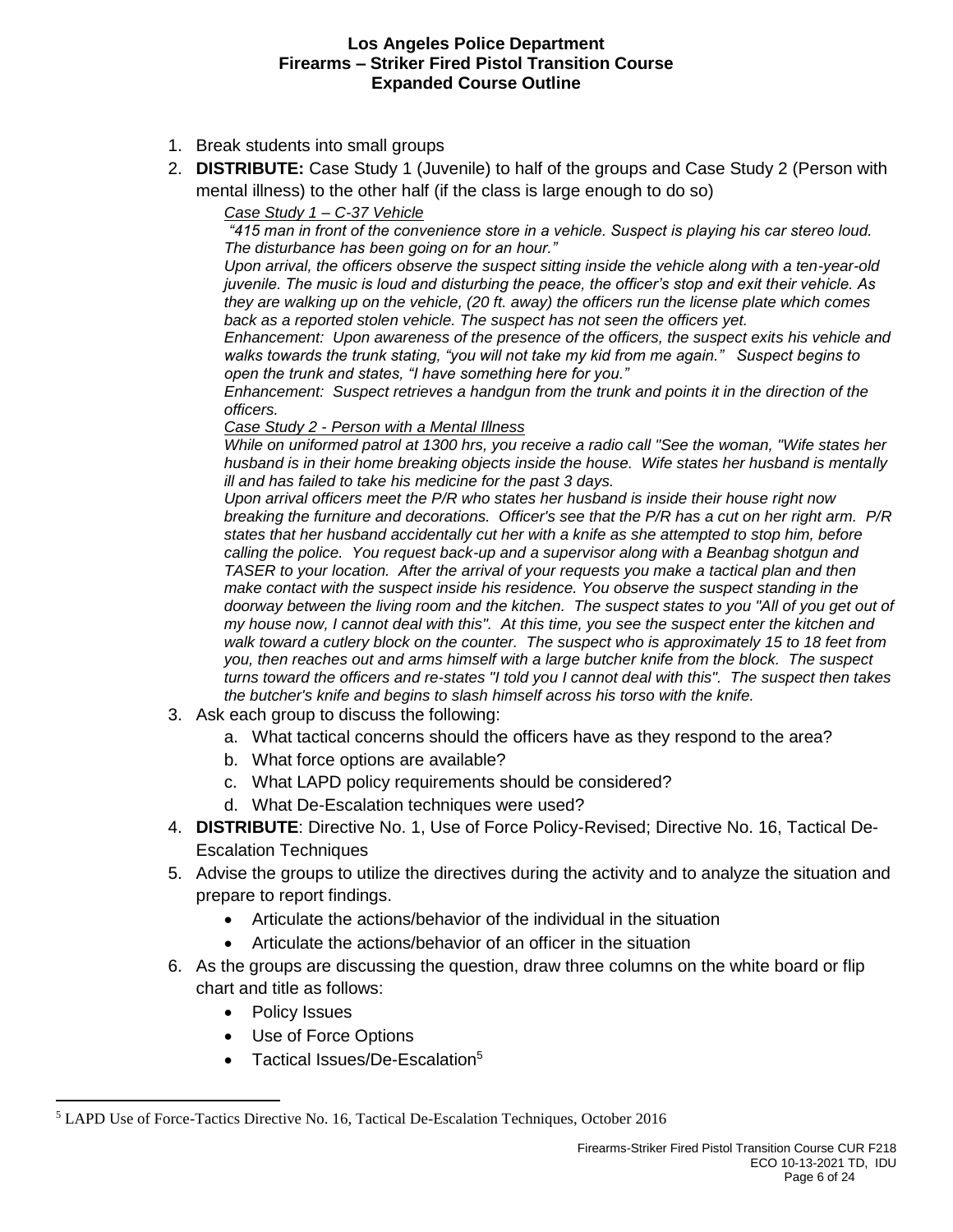- 7. Instructor should monitor the groups during the activity making notes of any concerns to incorporate in the debrief if not brought out by the groups
- 8. Debrief each case study and write the responses in the appropriate column The following information can be used to debrief both case studies. Ensure that the case study specific information is listed on the white board during the specific debrief. When writing the students' responses on the board, paraphrase the key points and list them under the appropriate column

Ensure that the following points are covered in large group discussion:

- a. Tactical considerations
	- 1) 4 C's of tactics
		- a) Containment
		- b) Control
		- c) Communication
		- d) Coordinate
	- 2) Edged Weapons
		- a) Distance  $+$  Cover = Time to make a decision
		- b) Time allows for the possibility to utilize less lethal options
		- c) Knives do have the capability to cause serious bodily injury or death
		- d) Knives often constitute a deadly force situation
	- 3) Other reasons for non-compliance by the individuals (**117c)**
		- a) Language barriers
		- b) Disabilities
	- 4) Critical points (**112)**
		- When communicating with individuals always be aware of cover, concealment and distance
		- Distance from the threat equates to time to react to the threat
		- The goal of the use of force is to gain control of the individual
		- Consideration should be given to the possibility that the officers may encounter persons with mental illness or persons displaying symptoms of mental illness and who may be incapable of understanding commands and are non-responsive
		- Failure to follow police directions during an episode is most likely not a deliberate act of defiance
		- Emphasis should be placed on the need to attempt to de-escalate situations involving persons with mental illness when the opportunity presents itself. This, in no way, implies that officers should not utilize force to protect themselves or others when reasonable.
- b. Policy/Legal Issues (**117e) (PSP I b, d)**
- - 1) California Penal Code Section 835(a)<sup>6</sup>
		- a) Updated pursuant to Assembly Bill 392 that was signed into law on August 19, 2019 and effective as of January 1, 2020.

<sup>6</sup> California Penal Code Section 835a, January 1, 2020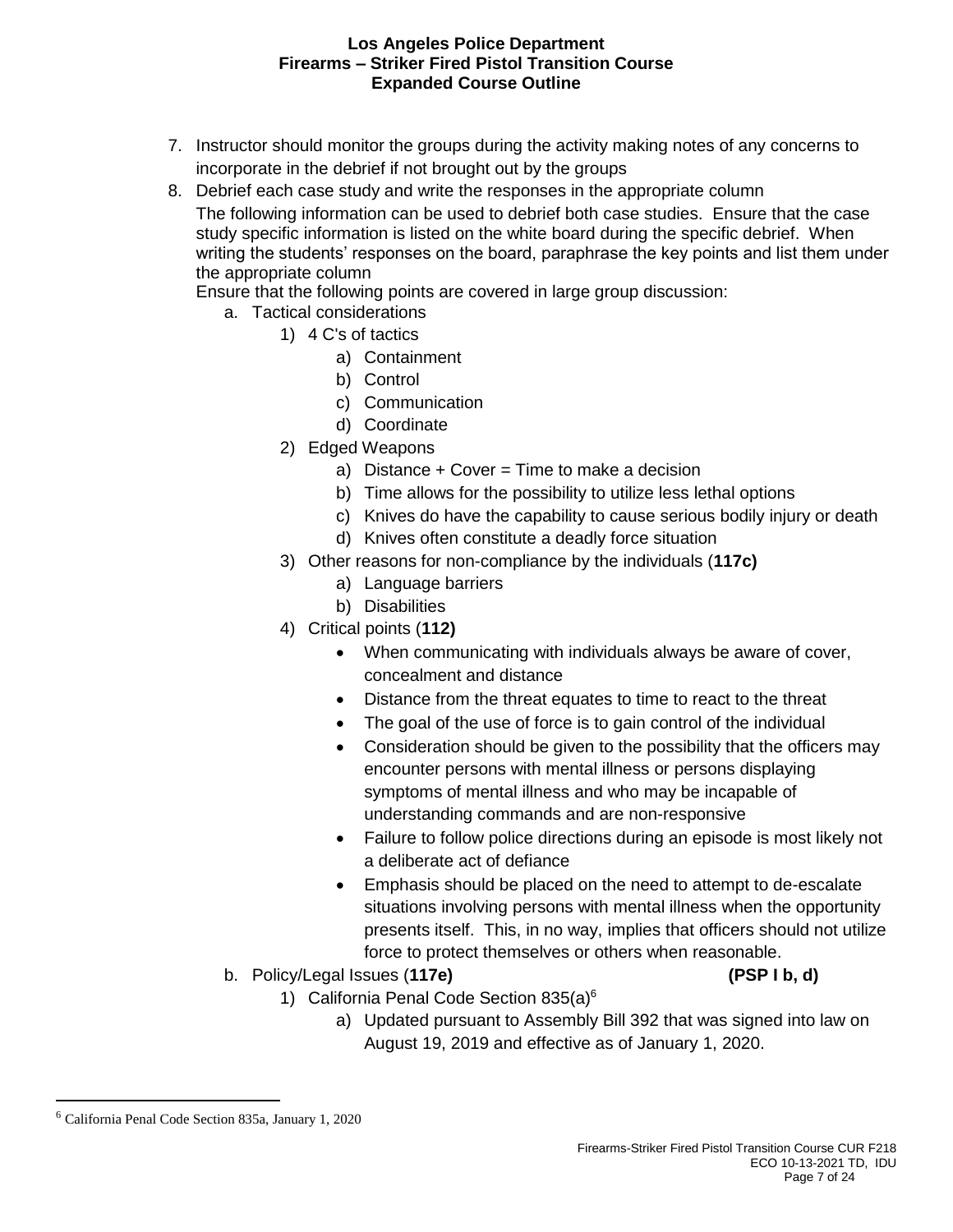- b) Any peace officer who has reasonable cause to believe that the person to be arrested has committed a public offense may use objectively reasonable force to:
	- (1) Effect the arrest,
	- (2) Prevent escape, or
	- (3) Overcome resistance
- c) The authority to use physical force, conferred on peace officers by this section, is a serious responsibility that shall be exercised judiciously and with respect for human rights and dignity and for the sanctity of every human life.
- d) A peace officer who makes or attempts to make an arrest need not retreat or desist from their efforts by reason of the resistance or threatened resistance of the person being arrested. A peace officer shall not be deemed an aggressor or lose the right to self-defense by the use of objectively reasonable force in compliance with subdivisions (b) and (c) to effect the arrest or to prevent escape or to overcome resistance. For the purposes of this subdivision, "retreat" does not mean tactical repositioning or other de-escalation tactics.
- 2) Drawing of the firearm<sup>7</sup>
	- a) Based on the tactical situation and the officer's reasonable belief that the situation may escalate to the point where deadly force may be justified
	- b) Once the risk no longer presents itself the officer shall, as soon as practical, holster or secure the firearm
- 3) Using Force<sup>8</sup>
	- a) It is the policy of this Department that personnel may use only that force which is "objectively reasonable" to:
		- (1) Defend themselves;
		- (2) Defend others;
		- (3) Effect an arrest or detention;
		- (4) Prevent escape; or,
		- (5) Overcome resistance.
	- b) Law enforcement officers shall use deadly force upon another person only when the officer reasonably believes, based on the totality of circumstances, that such force is necessary for either of the following reasons:
		- (1) *To* defend against an imminent threat of death or serious bodily injury to the officer or another person; or,
		- (2) *To* apprehend a fleeing person for any felony that threatened or resulted in death or serious bodily injury, if the officer reasonably believes that the person will cause death or serious bodily injury to

<sup>7</sup> 2021 LAPD Manual-1/556.80, Drawing and Exhibiting Firearms

<sup>&</sup>lt;sup>8</sup> Use of Force-Tactics Directive No. 1.2, Use of Force Policy, October 2020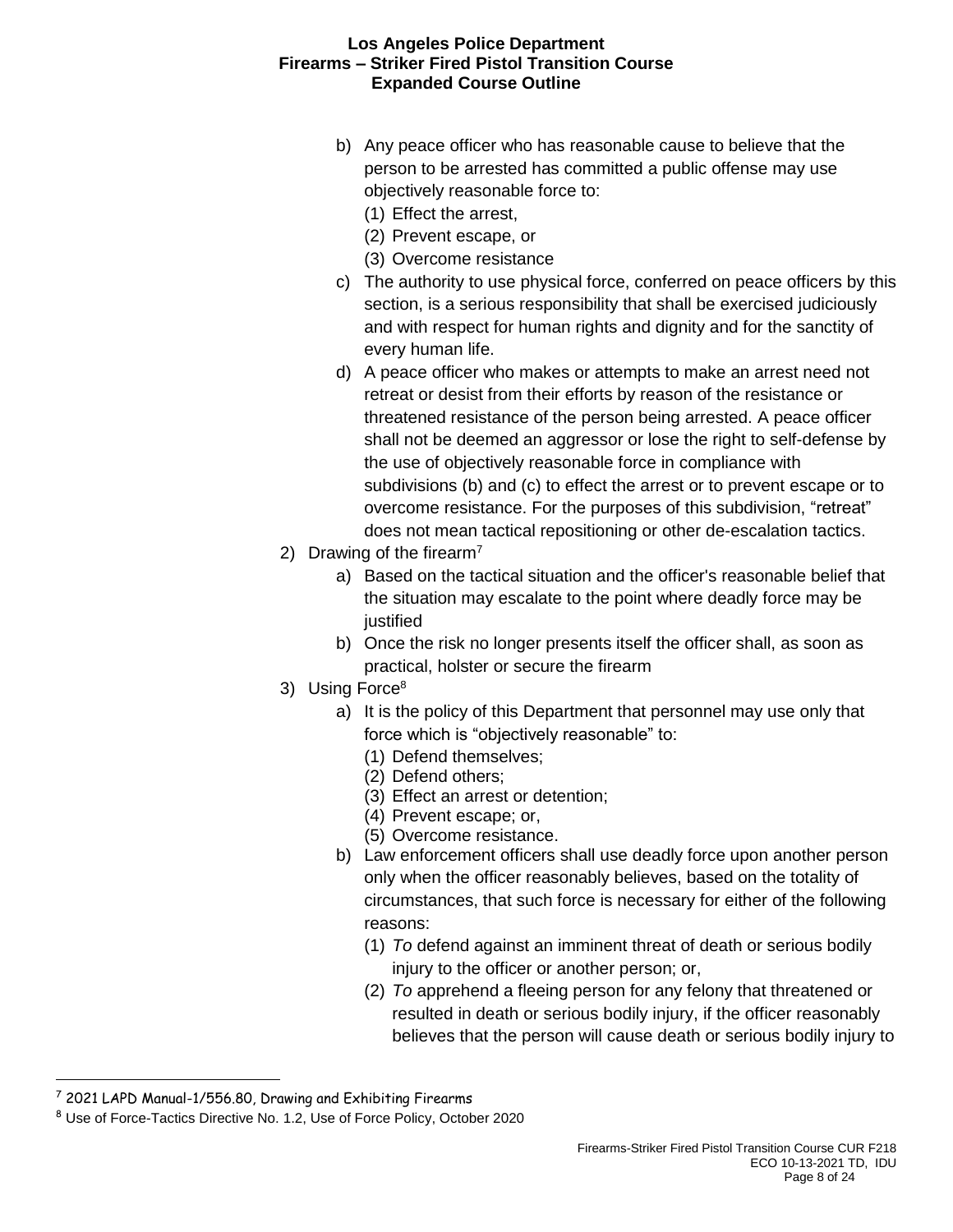another unless immediately apprehended. Where feasible, a peace officer shall, prior to the use of force, make reasonable efforts to identify themselves as a peace officer and to warn that deadly force may be used, unless the officer has objectively reasonable grounds to believe the person is aware of those facts.

*Note: In determining whether deadly force is necessary, officers shall evaluate each situation in light of the particular circumstances of each case and shall use other available resources and techniques if reasonably safe and feasible.*

- c) "Deadly force" means any use of force that creates a substantial risk of causing death or serious bodily injury, including, but not limited to, the discharge of a firearm.
- d) "Totality of the circumstances" means all facts known to the peace officer at the time, including the conduct of the officer and the subject leading up to the use of deadly force.
- e) A threat of death or serious bodily injury is "imminent" when, based on the totality of the circumstances, a reasonable officer in the same situation would believe that a person has the present ability, opportunity, and apparent intent to immediately cause death or serious bodily injury to the peace officer or another person. An imminent harm is not merely a fear of future harm, no matter how great the fear and no matter how great the likelihood of the harm, but is one that, from appearances, must be instantly confronted and addressed.
- f) A peace officer shall not use deadly force against a person based on the danger that person poses to themselves, if an objectively reasonable officer would believe the person does not pose an imminent threat of death or serious bodily injury to the peace officer or to another person.

**Note:** The Department will analyze an officer's use of deadly force by evaluating the totality of the circumstances of each case consistent with California Penal Code Section 835(a) as well as the factors articulated in Graham v. Conner.

# 4) **Proportionality**

- Officers may only use a level of force that they reasonably believe is proportional to the seriousness of the suspected offense or the reasonably perceived level of actual or threatened resistance.
- Graham vs. Connor Court Decision "Objective Reasonableness"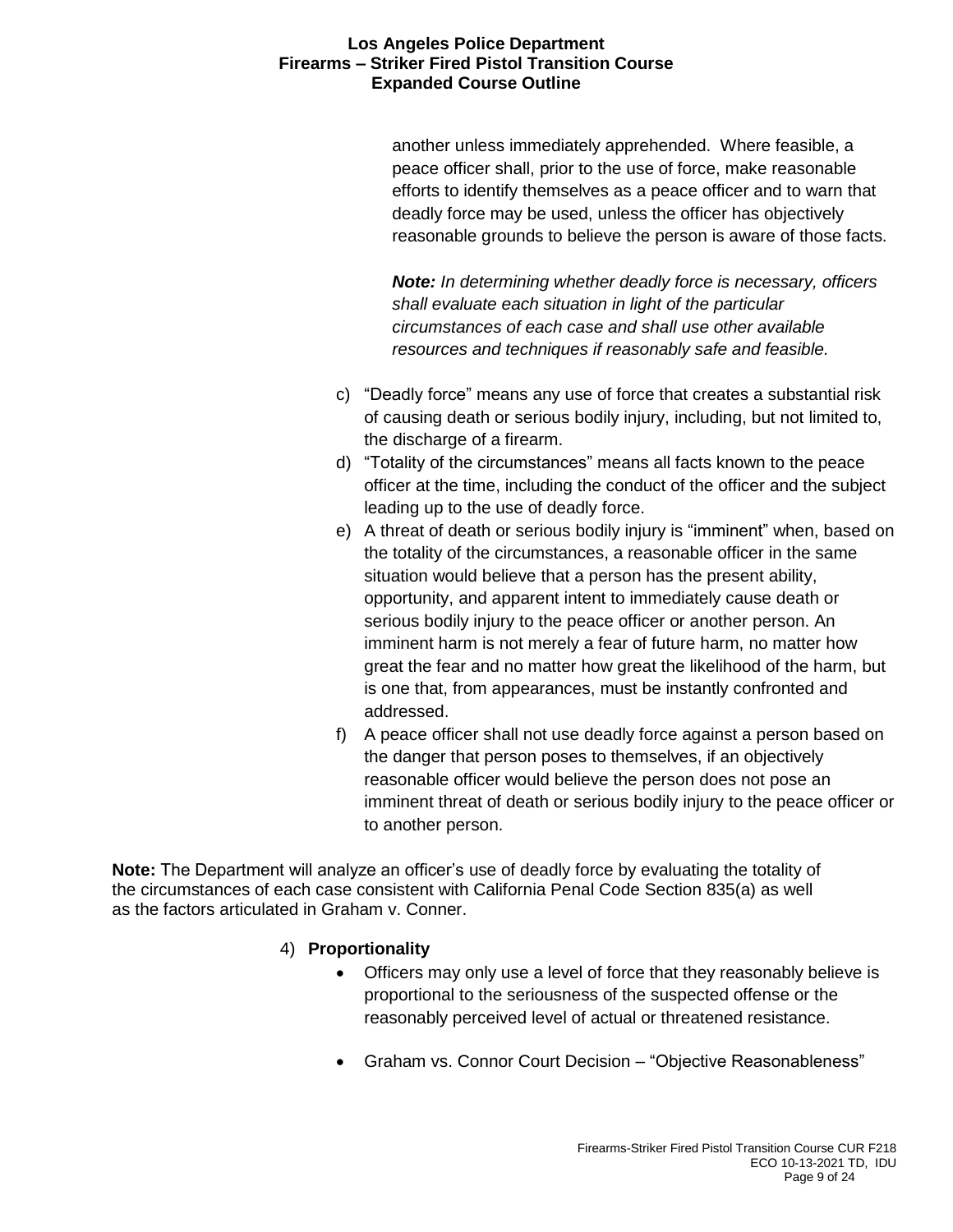- 5) **Rendering Aid.** After any use of force, officers shall immediately request a rescue ambulance for any person injured. In addition, officers shall promptly provide basic and emergency medical assistance to all members of the community, including victims, witnesses, subjects, suspects, persons in custody, subjects of a use of force and fellow officers:
	- a) To the extent of the officer's training and experience in first aid/CPR/AED; and
	- b) To the level of equipment available to an officer at the time assistance is needed.
- 6) **Requirement to Intercede when Excessive force is observed**
	- An officer shall intercede when present and observing another officer using force that is clearly beyond that which is necessary, as determined by an objectively reasonable officer under the circumstances, taking into account the possibility that other officers may have additional information regarding the threat posed by a subject.
- 7) **Requirement to report potential excessive force**
	- An officer who is present and observes another officer using force that the present and observing officer believes to be beyond that which is necessary, as determined by an objectively reasonable officer under the circumstances based upon the totality of information actually known to the officer, shall report such force to a superior officer.
- 8) **Vulnerable Populations** include, but are not limited, children, elderly persons, people who are pregnant, and people with physical, mental, and developmental disabilities.
	- a) Age is not a legal consideration
	- b) The Department has always utilized extreme caution with respect to the use of deadly force against youthful offenders
	- c) Nothing in the use of force policy is intended to reduce the degree of care required in such cases
- 9) Tactical De-Escalation Techniques
	- **P**lanning
	- **A**ssessment
	- **T**ime
	- **R**edeployment and or Containment
	- **O**ther Resources
	- **L**ines of Communication
	- a) Guided by the principal of reverence for human life.
	- b) The use of techniques to:
		- (1) Reduce the intensity of an encounter with a suspect; and,
		- (2) Enable an officer to have additional options to gain voluntary compliance; or,
		- (3) Mitigate the need to use a higher level of force.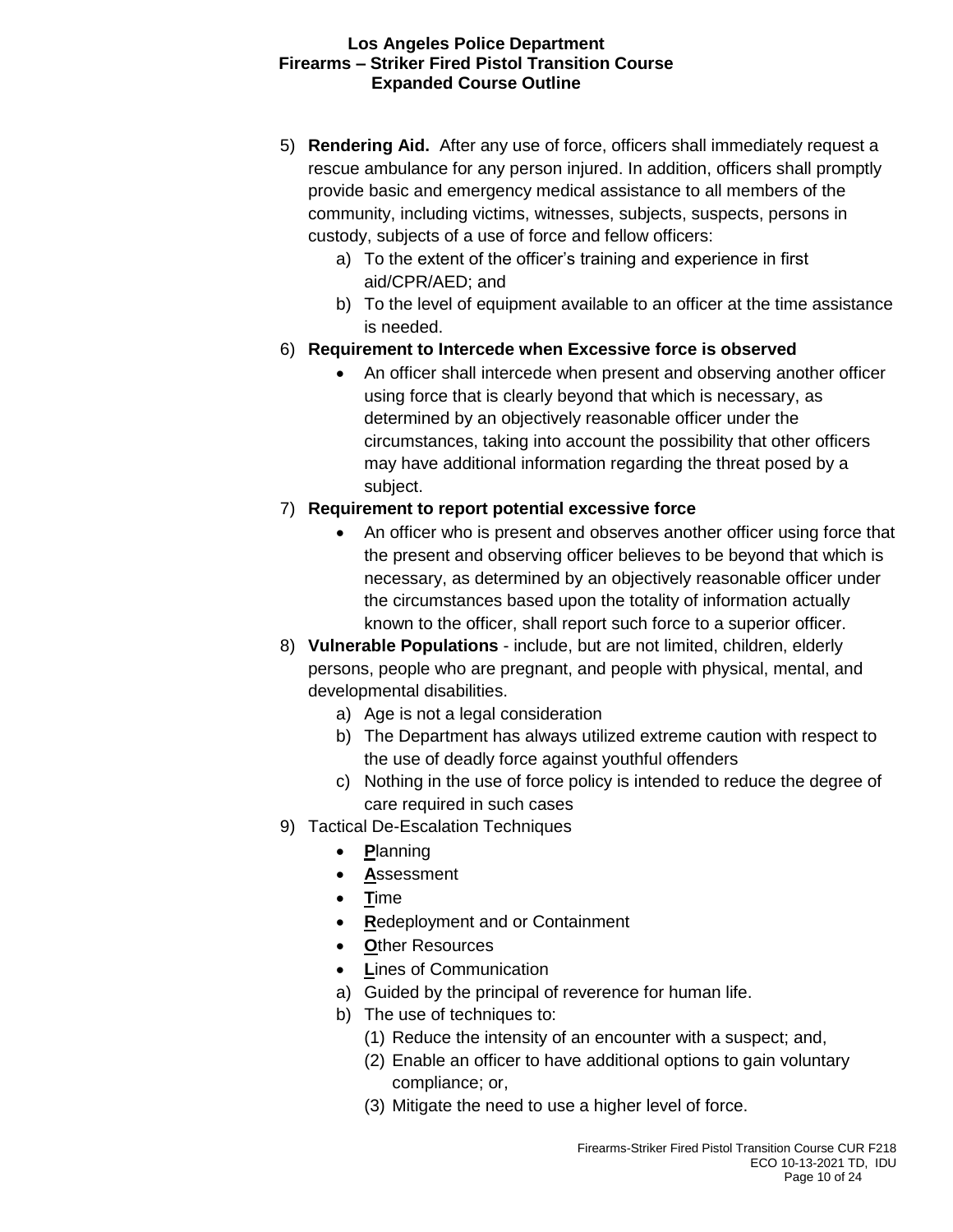- (4) All while maintaining control of the situation.
- c) Tactical de-escalation **DOES NOT** require that an officer compromise their safety or increase the risk of physical harm to the public.
- d) Tactical de-escalation techniques should only be used when it is safe and prudent to do so.

# 10) **Command and Control<sup>9</sup>**

- a) The use of active leadership to direct others while using available resources to coordinate a response, accomplish tasks and minimize risk.
- b) Initial responsibility to begin the process to develop a plan of action falls upon the senior officer, or any officer on-scene who has gained sufficient situational awareness.
- c) Ensure reasonable numbers of Designated Cover Officers (DCO) for both lethal and less-lethal cover.
- d) Reduce over-response or over-deployment to specific duties and responsibilities.
- e) Maintain officer safety through personnel location and assignment.
- c. Force Options **(117e) (PSP I b, c, d, i)**

Use of force incidents are fluid and ever changing. Officers should use any of the options or combinations listed below in order to gain control of the situation

- 1) Less-Lethal Force Options
	- a) Less-Lethal force options (OC Spray, baton, TASER, Beanbag Shotgun, 40mm Less-Lethal Launcher (LLL) and Less-Lethal munitions) are only permissible when the suspect poses an immediate threat to the safety of the officer or others.
	- b) Less-Lethal force options shall not be used for a suspect or subject who is:
		- (1) Passively resisting, or
		- (2) Merely failing to comply with commands.
	- c) Verbal threats of violence or mere non-compliance do not alone justify the use of Less-Lethal force.
	- d) In addition, generally, an officer shall give a verbal warning prior to using such force when feasible.
- 2) Oleoresin Capsicum (OC)<sup>10</sup>
	- b) OC primarily affects the eyes, the respiratory system and the skin.
	- c) The ideal range for OC is 3-12 feet
	- d) Advantages
	- e) Disadvantages

<sup>9</sup> LAPD Training Bulletin, Volume XLVII Issue 4, COMMAND AND CONTROL, July 2018

 $^{10}$  LAPD Use of Force-Tactics Directive No. 5.2, Oleoresin Capsicum, July 2018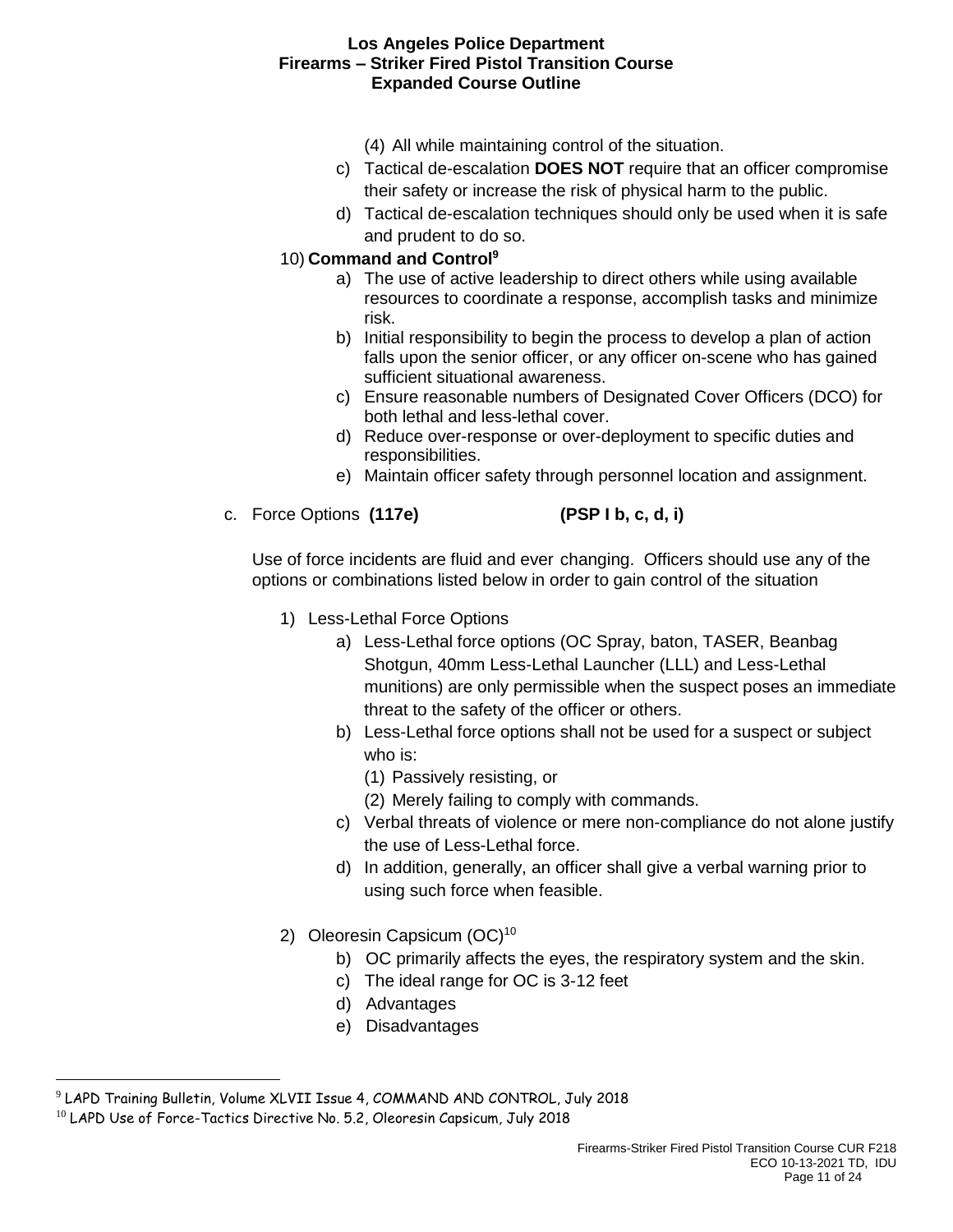- 3) Electronic Control Device (TASER)<sup>11</sup>
	- a) Causes Neuro-muscular Incapacitation (NMI) which is an involuntary stimulation of both the sensory and motor nerves
	- b) Optimal Range is 4-22 feet
	- c) Operating range for the close quarters "CQ" cartridge is 4-12 feet
	- d) Operating range for the stand off "SO" cartridge is 12-22 feet
	- e) Advantages
	- f) Disadvantages
- 4) Beanbag Shotgun<sup>12</sup>
	- a) Super-sock rounds are designed to be non-penetrating, and upon striking a target distribute energy over a broad surface area.
	- b) No minimum range, but recommended deployment is from 5-30 feet
	- c) Shall not be used in a crowd control situation $13$
	- c) Advantages
	- d) Disadvantages
- 5) 40mm Less-Lethal Launcher (LLL)<sup>14</sup>
	- a) Recommended deployment is from 5-110 feet.
	- b) Advantages
	- c) Disadvantages
- d. Moral/Ethical Dilemmas **(117f) (PSP I b, I, j)**

Expected Responses:

- 1) Shoot or no shoot situation
- 2) Youthful offenders
- 3) Consequences of not using lethal force
- 4) Public perception
- 5) Police/peer perception
- 6) Family's perception
- 8) "Suicide by Cop"
- 9) Subject uses the officer as an instrument of the suicide
- 10) Mental illness is not a criminal offense
- 11) Consequences of using lethal force on someone who is hurting themselves
- 11) What identifies an ethical dilemma
	- ➢ Right vs. Right?
	- ➢ Driven by Values and Principles
	- $\triangleright$  Complexity of issues
		- Realities and pressures

 $11$  LAPD Use of Force-Tactics Directive No. 4.6, Electronic Control Device TASER, August 2021

<sup>12</sup> LAPD Use of Force-Tactics Directive No. 6.4, Beanbag Shotgun, September 2020

<sup>&</sup>lt;sup>13</sup> Office of The Chief of Police, Notice 1.3, Prohibition of the use of the Beanbag Shotgun in a Crowd Control Situation, Sept. 28, 21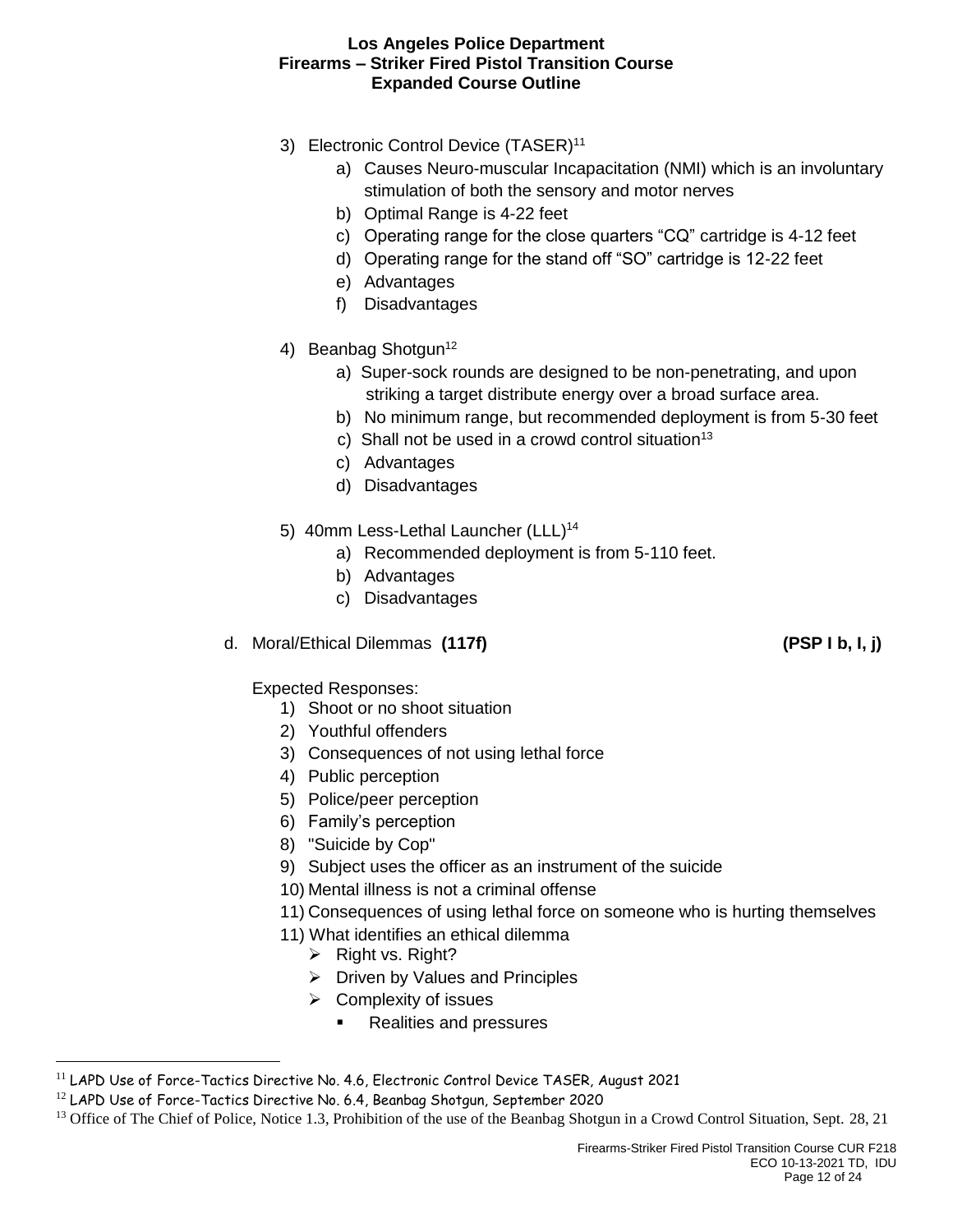- $\triangleright$  More than one right option
	- Facing a difficult situation where two apparent right courses of action are possible and making a conscious decision to take the course of action that points to the highest value.
- E. *GROUP DISCUSSION:* Sequence of Marksmanship **(PSP I e) (50 mins)**
	- Purpose: The following three elements of marksmanship are listed in a specific sequence that is designed to provide the student with a mental checklist and reminder of the key elements and their necessary sequence required to fire the semi-auto pistol reliably, accurately and quickly.
	- **Procedures:** Conduct an open discussion, addressing the key points related to the proper sequence of marksmanship
		- Grip
		- Trigger finger placement
		- Sight picture
		- 1. Grip
			- a. The proper placement of both hands on the pistol
			- b. The student must acquire the proper grip tension on the pistol before firing. A proper firing grip tension will promote the following:
				- 1) Proper pistol functioning and reliability
				- 2) Reduced group size on the target
				- 3) Faster follow-up shots
		- 2. Trigger Finger Placement
			- a. The trigger finger must be placed properly on the trigger
			- b. Finger should be placed on the trigger immediately after the decision to fire has been made and the gun has begun to become aligned on the target
		- 3. Sight Picture
			- a. Properly aligned sights must be placed on the part of the target you intend to shoot
			- b. Once a flash sight picture has been obtained, then the handgun can be accurately discharged.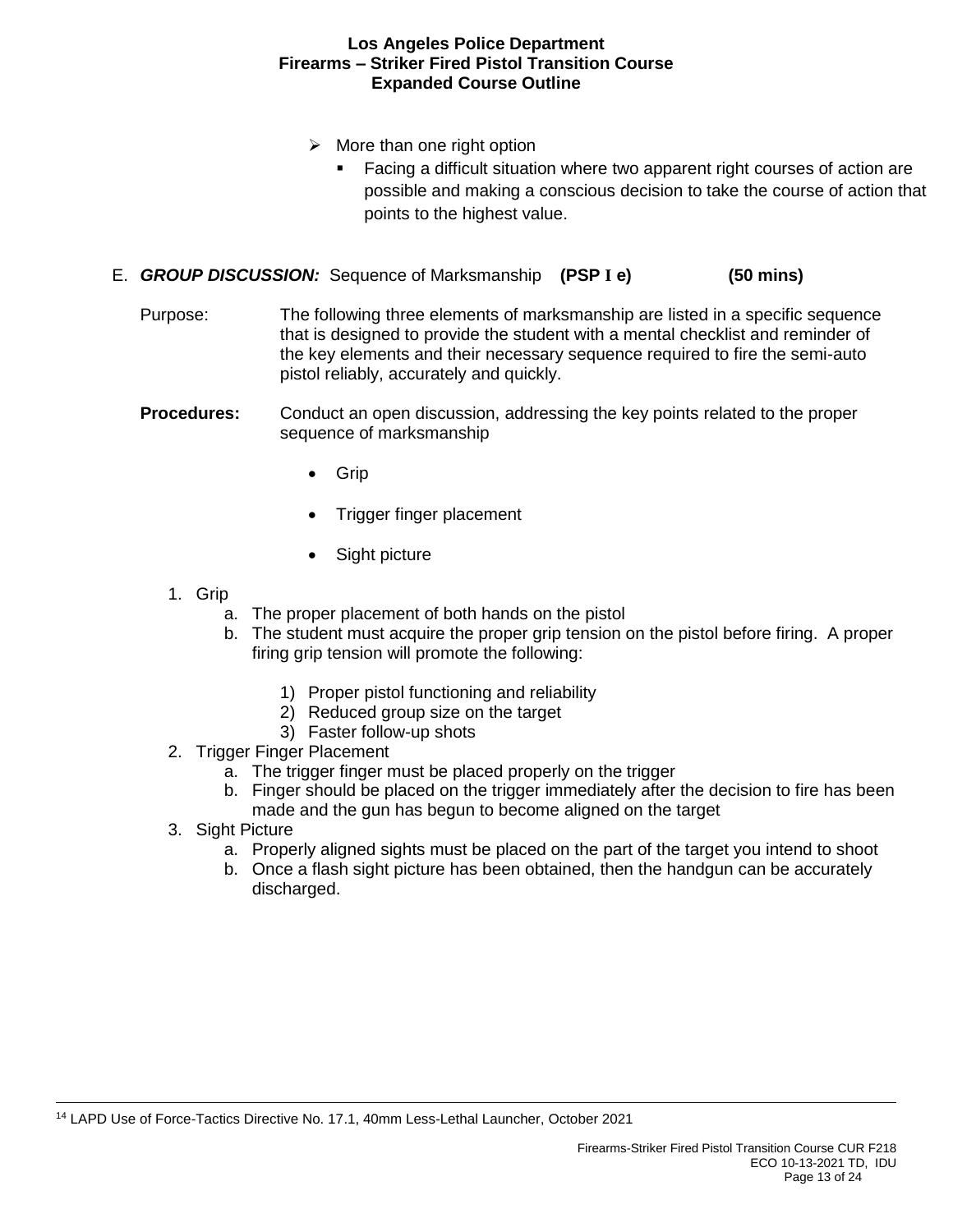# **II. STRIKER FIRED PISTOL MANIPULATION SKILLS (100 mins)**

### A. *LEARNING ACTIVITY:* Striker Fired Pistol Manipulation Skills - Demonstration

# **Procedures:** Large group activity

- 1. This activity is conducted on the range
- 2. Ensure that the instructor to student ratio is 1:5
- 3. Have the students bring the necessary equipment, including eye and ear protection, to the range
- 4. Assemble the students together near the center of the range
- 5. Point out the importance of being able to safely and effectively manipulate the Glock Pistol
- 6. The instructor will demonstrate the following Striker Fired pistol manipulation skills set to the student as set forth in the current LAPD HITS ECO
	- a. Pistol presentation
		- Drawing and holstering the weapon
	- b. Chamber checks
		- 1) Daytime
		- 2) Low-light
	- c. Loading
	- d. Unloading
	- e. In-battery speed reload
	- f. Out-of-battery speed reload
	- g. Tactical reload
	- h. Harries flashlight tactical reload
- 7. At the conclusion of the demonstration, clarify any areas of concern or confusion
- 8. Reinforce the importance of safety, especially keeping the trigger finger off the trigger, during all pistol manipulations
- B. *PRACTICAL APPLICATION:* Striker Fired Pistol Manipulation Skills Drills **(PSP I g, j)**

Purpose: To provide students with the opportunity to apply the knowledge, skills and training they have received related to striker fired pistol manipulation.

> The drills should build in difficulty throughout the training block. These drills should provide the opportunity to coach the student through their mistakes and assist them in performing the appropriate manipulation skill when required during testing, as well as in the field. This should be a positive learning experience for all involved.

> As the instructor, your goal is to determine if the students have developed the skills necessary to pass the Pistol Manipulation Test and are ready to move on in the training.

# **Procedures:** Individual activity

- 1. Each student will be assigned to a shooting lane with the necessary equipment
- 2. Assist the students with the pistol manipulation skills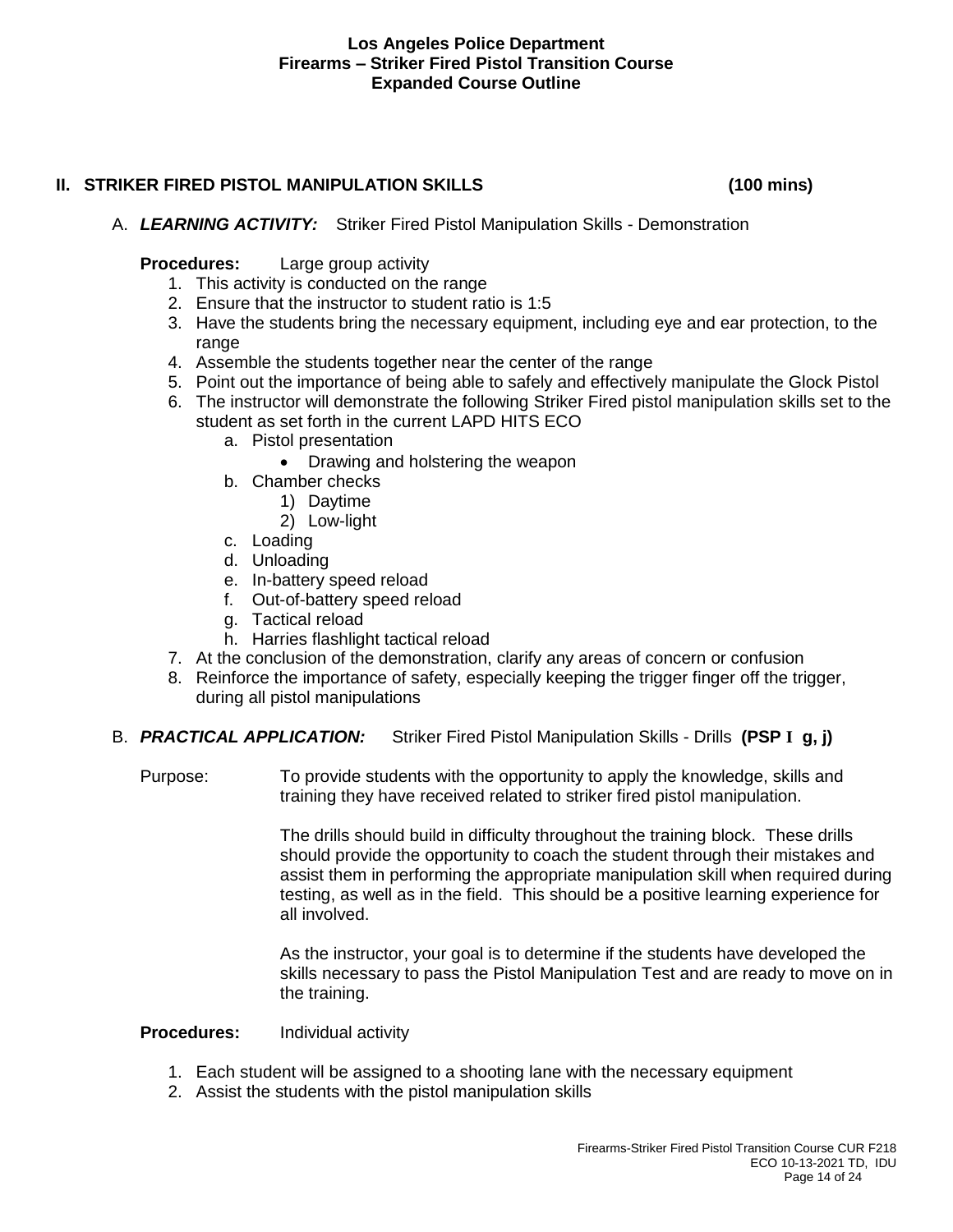- 3. As the drills continue to build, monitor and provided assistance as needed
- 4. Utilizing the material that was presented during the demonstration, reinforce the correct pistol manipulation skills set throughout the drills.

# **C.** *LEARNING ACTIVITY:* Pistol Field Stripping Procedure **(50 mins)**

**Procedures:** Large group activity

- 1. This demonstration is conducted on the range
- 2. Reinforce the importance of safety during the demonstration
- 3. Demonstrate the following field stripping procedures
- 4. Glock:
	- a. Unload the firearm.
	- b. Lock the slide to the rear.
	- c. Visually and physically check the chamber and magazine well to ensure they are empty.
	- d. Acquire an overhand grip with the fingers and palm of the support hand and guide the slide forward.
	- e. Cycle the slide three times fully to the rear while observing the ejection port, ensuring that there are no rounds being ejected from the ejection port or loaded into the chamber.
	- f. Chamber check.
	- g. Point the weapon in a safe direction.
	- h. Press the trigger. The trigger must be in the rear position to be able to remove the slide from the receiver.
	- i. Acquire a Glock Disassembly Grip by placing the four fingers of the primary hand over the top of the rear of the slide with the thumb under the tang of the weapon. Add slight rearward pressure causing the slide to move to the rear approximately 1/8". If the slide is opened too far, it will cause the trigger to reset and it will be necessary to start over again from step 6.
	- j. Using the thumb and index finger of the support hand, press down on the disassembly levers and hold them in the down position.
	- k. Allow the slide to move forward by relaxing the primary hand grip on the slide. Regrip the pistol with the primary hand and now use the support hand to remove the slide from the frame.
	- l. Place the frame in your holster.
	- m. Disassemble the slide assembly by removing the recoil spring assembly first and then the barrel second. Place the parts in your support hand.
- 5. M&P
	- a. Unload to slide lock
	- b. Visually and physically inspect the chamber and the magazine well
	- c. Lower the sear deactivation lever located inside the frame
	- d. Lower the rotating take down lever
	- e. Rotate your primary hand and use your thumb to maintain pressure on the take down lever.
	- f. Retract the slide using an overhand grip and guide the slide forward and off the frame
	- g. Place the frame in the holster
	- h. Disassemble the slide assembly and place the parts in your support hand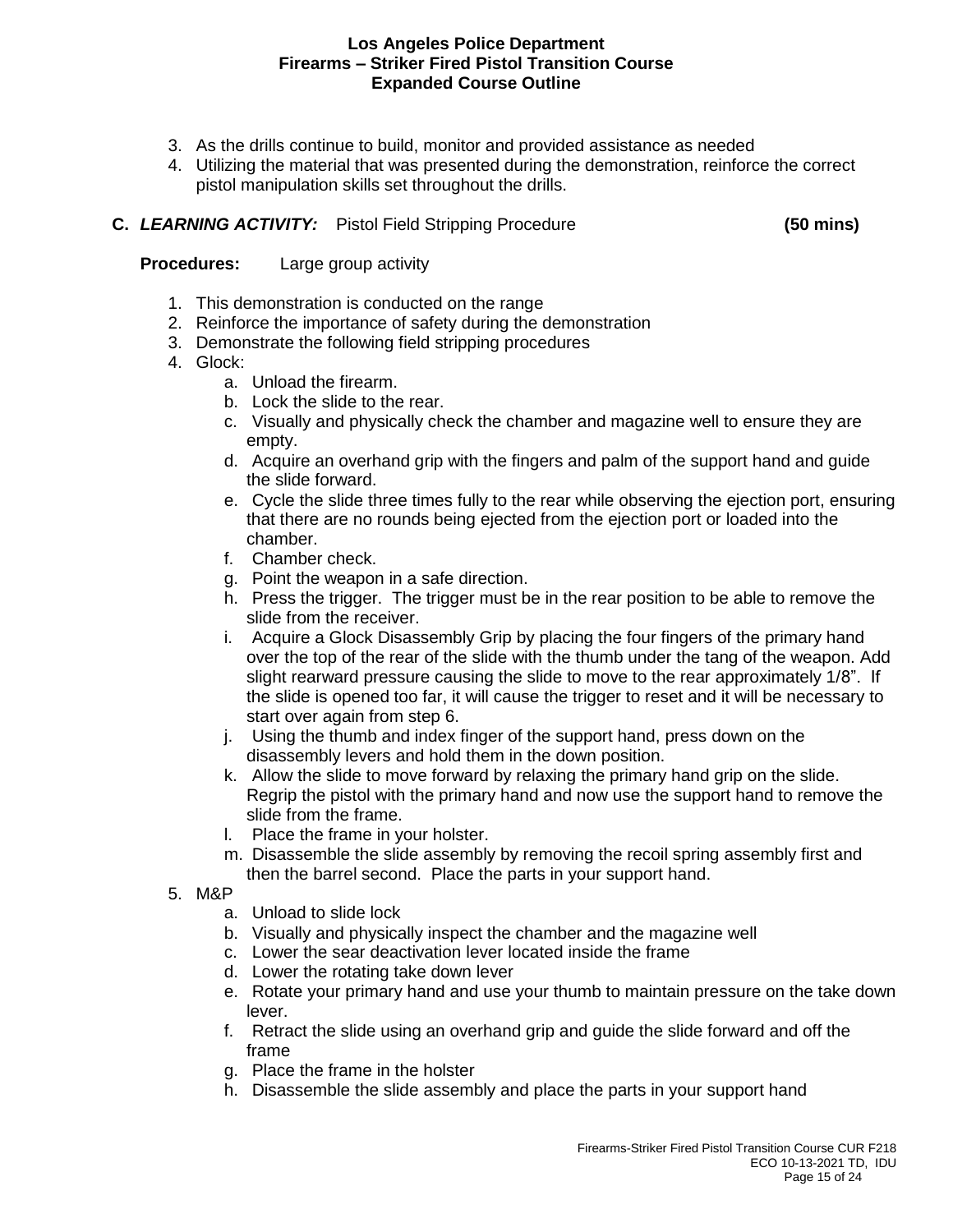- 6. Have the students go to their individual shooting lanes and await the instructor's commands
- D. *LEARNING ACTIVITY:* Pistol Field Stripping Procedure Walk Through

### **Procedures:** Individual Activity

- 1. The student will follow the instructor's commands describing how to field strip their Glock pistol
- 2. instructors will aid students as is necessary
- 3. Point out that the muzzle of the student's pistol shall always point in a safe direction downrange until the slide has been removed from the frame
- 4. Point out to the student that they may refer to the current firearms manual for future reference, if needed, during regular maintenance procedures.
- E. *LEARNING ACTIVITY:* Striker Fired Pistol Lubrication Points Demonstration

### **Procedures:** Group Activity

- 1. Assemble the students together near the center of the range
- 2. While the pistols are field stripped, the instructor will point out the lubrication points
- 3. Glock
	- a. Barrel (exterior round portion)
	- b. Barrel lug
	- c. Barrel hood
	- d. Inside slide/barrel hood contact area
	- e. Both slide rail cuts
	- f. Connector/trigger bar contact point
- 4. M&P
	- a. Barrel (exterior round portion)
	- b. Barrel lug
	- c. Barrel hood
	- d. Inside slide/barrel hood contact area
	- e. Both slide rail cuts
	- f. Trigger bar/sear contact point
	- g. Recoil Spring Assembly
- 5. Have assisting instructors available to help students identify the six lubrication points upon request
- 6. Point out to the students that they may refer to the diagram in the "Field Stripping" handout to see the lubrication points on the striker pistol
- 7. Point out that the student should not over-lubricate the striker Pistol. Large amounts of oil or grease will collect unburned powder and other residue, which could interfere with the proper functioning of the pistol.
- 8. Point out that the student should not put any oil inside the firing pin channel or the firing pin safety block plunger
- 9. If the student has oil with them, they may lubricate their pistols at this time
- **F.** *LEARNING ACTIVITY:* Re-assembly of the striker Pistol Demonstration **(50 mins)**

**Procedures:** Large group activity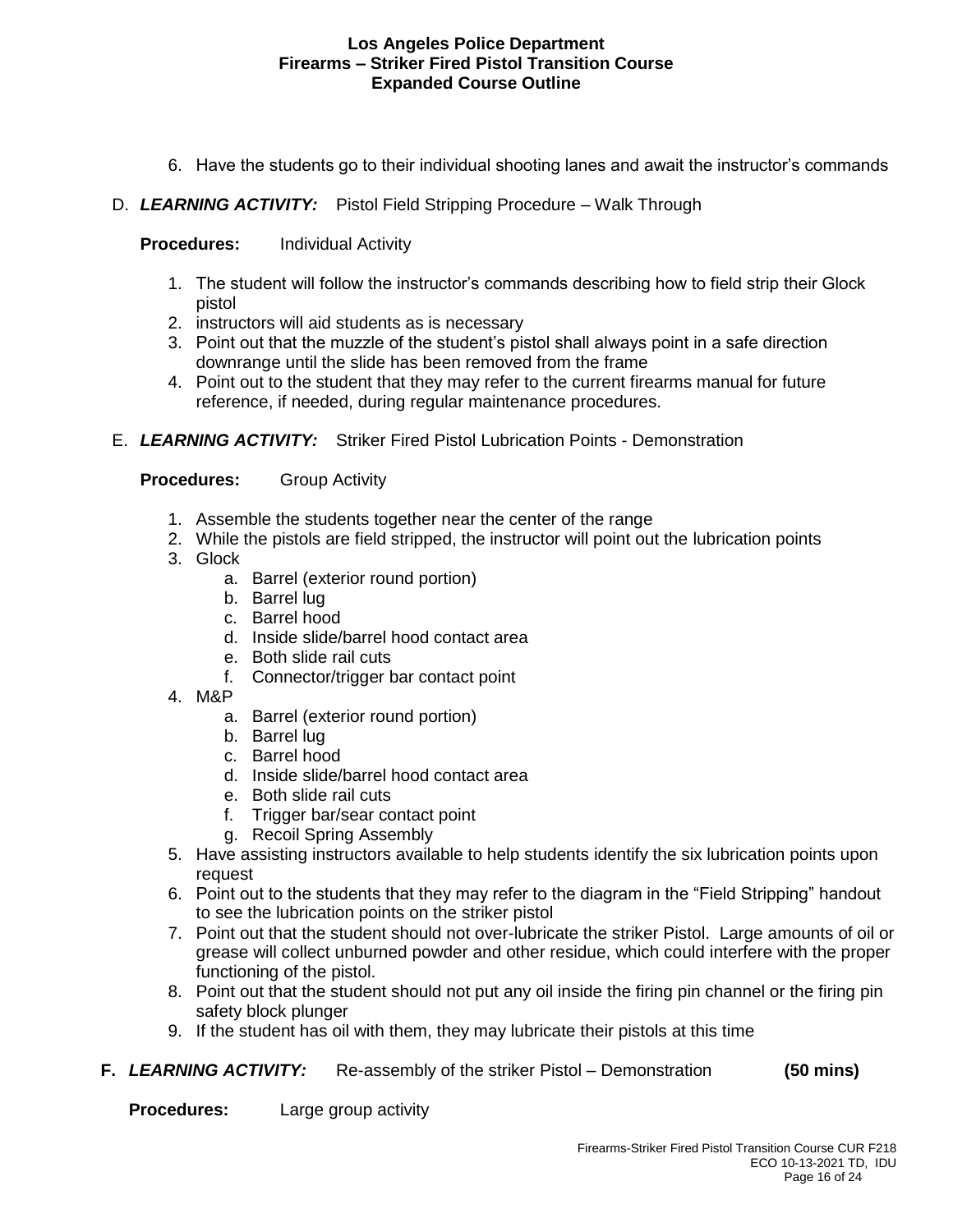- 1. While the students are still assembled in a group, demonstrate the re-assembly of the field stripped striker pistol utilizing the following procedure
- 2. Glock
	- a. Insert the barrel into the slide
	- b. Reinstall the recoil spring assembly
	- c. Carefully install the slide assembly onto the receiver
	- d. Retract the slide completely to the rear and release
	- e. Perform a chamber check and press the trigger to check that it functions
- 2. M&P
	- a. Insert the muzzle end of the barrel into the slide first and then lower the chamber end until it locks into place.
	- b. Replace the recoil spring assembly. Ensure the large end of the recoil spring assembly locks into the circular cut out on the barrel lug.
	- c. Guide the slide onto the frame ensuring that the slide is correctly positioned on the slide rails and lock the slide to the rear. (The slide can be incorrectly assembled by only contacting three of the four slide rails.)
	- d. Raise the sear deactivation lever inside the frame
	- e. Raise the rotating take down lever
	- f. Guide the slide forward
- 3. Point out that the student must properly seat the recoil spring assembly to avoid damage to the recoil spring guide rod when reinstalling the slide assembly on the frame
- 4. Point out that close attention should be given when installing the slide assembly on the frame as this can cause the gun to lock up and potentially damage the pistol
- 5. Have the students then return to their assigned lanes
- G. *LEARNING ACTIVITY:* Re-assembly of the striker fired pistol Drill

**Procedures:** Individual activity

- 1. The student will follow the instructor's commands and re-assemble their pistol
- 2. Once the slide assembly is reinstalled on the frame, remind the student that the muzzle shall remain pointed in a safe direction downrange
- 3. Remind the student to perform a chamber check before pressing the trigger to check that it functions properly
- 4. At this point, have the students repeat the field stripping procedure, identify the lubrication points, and reassemble their pistol several times or until they are confident that they can independently perform these procedures properly
- 5. At the end of this drill, have the student holster their pistol

# **III. LIVE FIRE DRILLS (50 MINS)**

- Throughout the live fire drills, the student will remain on and conduct the drills on their previously assigned shooting lane
	- A. The instructors will sight-in the students pistols to ensure that they are properly zeroed
		- 1. Utilize a six pie-plate target and shoot at the top-left circle from the 12-yard line
		- 2. Utilize the Glock rear sight adjustment tool if necessary to make any adjustments to properly zero the gun's sights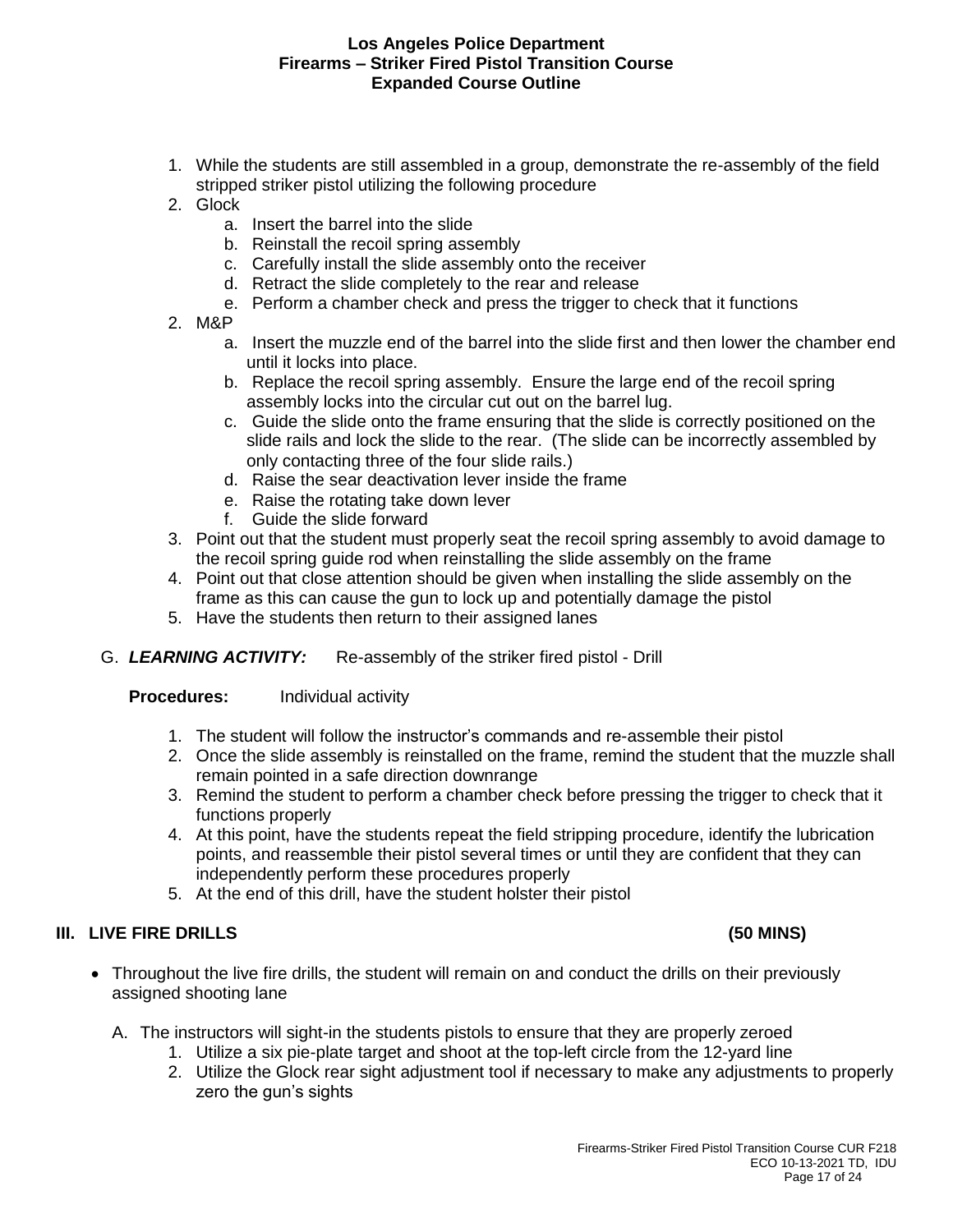# **B.** *PRACTICAL APPLICATION:* Trigger Drill One **(PSP I e, f)**

# **Procedures:** Individual activity

- 1. The student holds and aims the pistol while the instructor presses the trigger
- 2. Shoot at the top center circle on the pie-plate target
- 3. The instructor should give verbal reminders to the student regarding proper sight alignment and sight picture during this exercise
- 4. The instructor should continue this process until the student has demonstrated the ability to properly aim the gun
- 5. Upon completion, the instructor will move to the next awaiting student and conduct the drill with that student and so on until all the students have completed the drill
- 6. Once a student has completed the drill, they should take three steps back off the shooting line and wait there
- C. *PRACTICAL APPLICATION:* Slow-Fire Drills Emphasizing the Sequence of Marksmanship

**Procedures:** Individual activity **(PSP I e)**

- 1. Assemble the students together near the center of the range
- 2. The instructor will demonstrate each of the following marksmanship drills using a clean, demonstration target
	- a. One-handed shooting with no grip tension on the pistol
	- b. One-handed shooting with a firing grip tension on the pistol
	- c. Two-handed shooting with a firing grip tension on the pistol
- 3. The students will then return to their assigned shooting lanes
- 4. The lead instructor will give commands to conduct the marksmanship drills
- 5. The student should use a clean circle target for each of the marksmanship drills
- 6. Assisting instructors should physically check the shooter's grip tension during the drills
- 7. Upon completion of these drills, the student, along with an instructor, should compare and contrast the group sizes in each of the circles in order to identify any marksmanship problems
- D. *LEARNING ACTIVITY:* Striker Fired Pistol Malfunction Clearances Demonstration

# **Procedures:** Group activity

- 1. Assemble the students together near the center of the range
- 2. The instructor will demonstrate the proper procedures for clearing the following three types of malfunctions with a striker fired pistol
	- a. Class One malfunction Failure to Fire
		- 1) Press the trigger
		- 2) Note that the firing pin releases but the pistol fails to fire
		- 3) Place the trigger finger alongside the frame
		- 4) Use the tap-roll-rack technique to clear this malfunction
			- Point out to the students that the addition of the "roll" to the old "tap and rack" technique is to allow the use of gravity to assist in clearing the round or casing out of the feedway area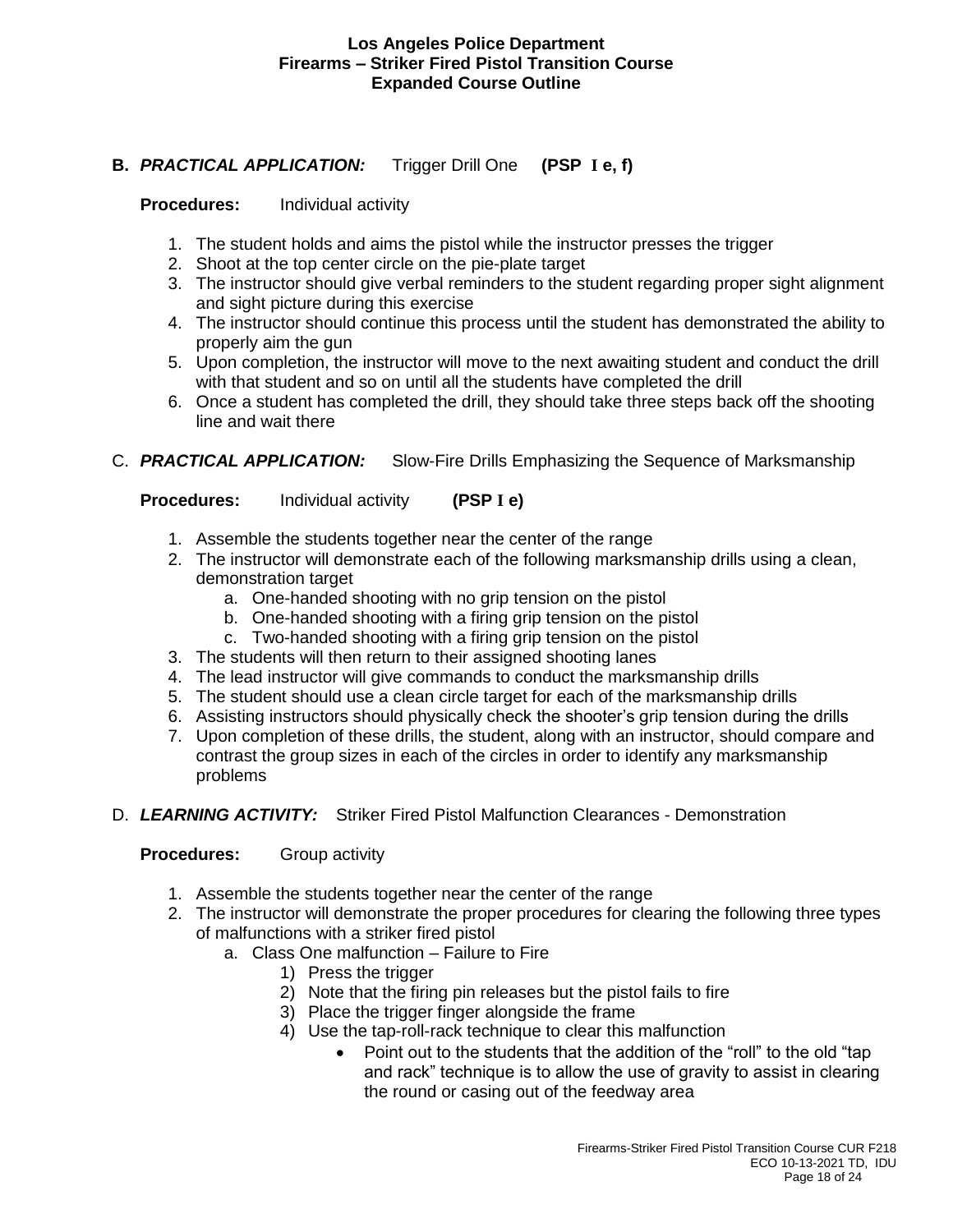- b. Class Two malfunction Failure to Eject
	- 1) Press the trigger
	- 2) Note the condition of the trigger, static or spongy depending on the pistol
	- 3) Place the trigger finger alongside the frame
	- 4) Visually inspect the chamber and magazine well and identify a failure to eject malfunction
	- 5) Use the tap-roll-rack technique to complete this malfunction clearance
- c. Class Three malfunction Failure to Extract
	- 1) Press the trigger
	- 2) Note the condition of the trigger, static or spongy depending on the pistol
	- 3) Place the trigger finger alongside the frame
	- 4) Visually inspect the chamber and magazine well and identify a failure to extract malfunction
	- 5) Declare the malfunction to your partner
	- 6) Move toward cover if available
	- 7) Remove the magazine from the pistol
	- 8) Discard or retain the magazine depending on the tactical situation
	- 9) Insert the magazine into the pistol
	- 10) Continue to roll the weapon and rack the slide to complete this malfunction clearance
- 3. Point out to the students that the spongy or static trigger, depending on the weapon type, during a Class Two and Class Three malfunction is a different **initial indicator** of a feedway stoppage malfunction than they are accustomed to with a Beretta or Smith & Wesson pistol. This **initial indicator** also indicates that the pistol is out of ammunition with the slide locked to the rear.
- 4. The students should now return to their assigned shooting lanes and wait for commands by the lead instructor
- E. *PRACTICAL APPLICATION:* Striker Pistol Malfunction Clearances Drills **(50 mins)(PSP I f, g)**

**Procedures:** Individual activity

- 1. Shooting is conducted at the seven-yard line on a silhouette target
- 2. When loading magazines with empty shell casings or snapcaps to create pistol malfunctions, remind the students that the first round and last round loaded into each magazine shall be a live round
	- Ensure that the student uses empty shell casings that correspond to the caliber of their specific pistol during malfunction clearance drills
- 3. Remind the students that Striker pistols have a different trigger action than Beretta and Smith and Wesson pistols when experiencing a class two or class three feedway stoppage malfunction
	- There is no trigger movement for a Glock pistol and a spongy trigger for an M&P pistol when experiencing a class two or class three feedway stoppage malfunction
- 4. The lead instructor will give commands to direct the students to set up specific malfunctions and conduct the malfunction clearance drills
- 5. The student will fire controlled pairs and failure drills while clearing each of the malfunctions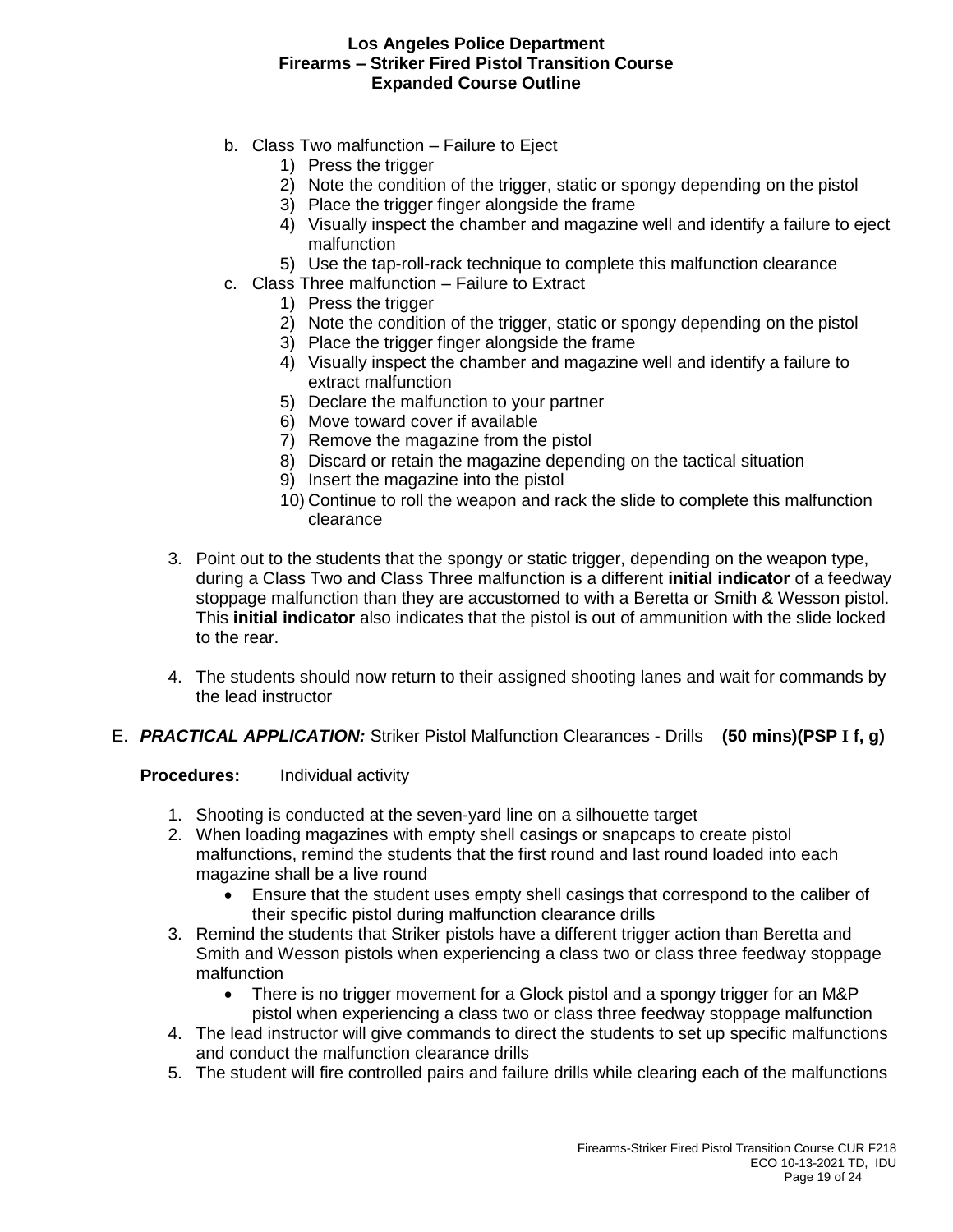- 6. Continue this activity until all students have demonstrated proficiency in the different types of malfunction clearances
- **F.** *LEARNING ACTIVITY:* Striker Fired Pistol Reloads Demonstration **(20 mins)**

# **Procedures:** Group activity

- 1. Assemble the students together near the center of the range
- 2. The instructor will demonstrate the proper procedures for conducting the following types of reloads with a striker fired pistol
	- a. Tactical reloads
		- 1) Return to the low-ready with the trigger finger alongside the frame
		- 2) Assess
			- Point out that with a striker fired pistol there is no need to decock
		- 3) Obtain a fully loaded magazine from the magazine pouch
		- 4) Exchange the magazines
		- 5) Secure the partially loaded magazine in a pocket
		- 6) Assess or scan again if necessary
	- b. In-battery speed reloads
		- 1) Lower the muzzle off target with the trigger finger alongside the frame
		- 2) Obtain a fully loaded magazine from the magazine pouch
		- 3) Eject the magazine from the pistol once the fully loaded magazine has been withdrawn from the magazine pouch
		- 4) Insert the fully loaded magazine into the pistol
			- Point out that there is no difference with a striker fired pistol for this reload
		- 5) Return back to on-target if necessary to fire more rounds
	- c. Out-of-battery speed reloads
		- 1) Lower the muzzle off target with the trigger finger alongside the frame
		- 2) Obtain a fully loaded magazine from the magazine pouch
		- 3) Eject the magazine from the pistol once the fully loaded magazine has been withdrawn from the magazine pouch
		- 4) Insert the fully loaded magazine into the pistol
		- 5) With the support hand, use an overhand grip on the slide and retract and release the slide so that it returns back into battery
			- Point out that the slide lock lever is not used as a slide release with the striker fired pistol
		- 6) Return back to on-target if necessary to fire more rounds
- 3. The students should now return to their assigned shooting lanes and wait for commands by the lead instructor

## **G.** *PRACTICAL APPLICATION:* Striker Pistol Reloads – Drills **(30 mins) (PSP I e)**

# **Procedures:** Individual activity

- 1. Tactical Reloads
	- a. Remind the students to keep the trigger finger off the trigger during all reloads
	- b. The students should load all of their magazines to full capacity
		- Magazines should be loaded to capacity to simulate the difficulty of reloading a fully loaded magazine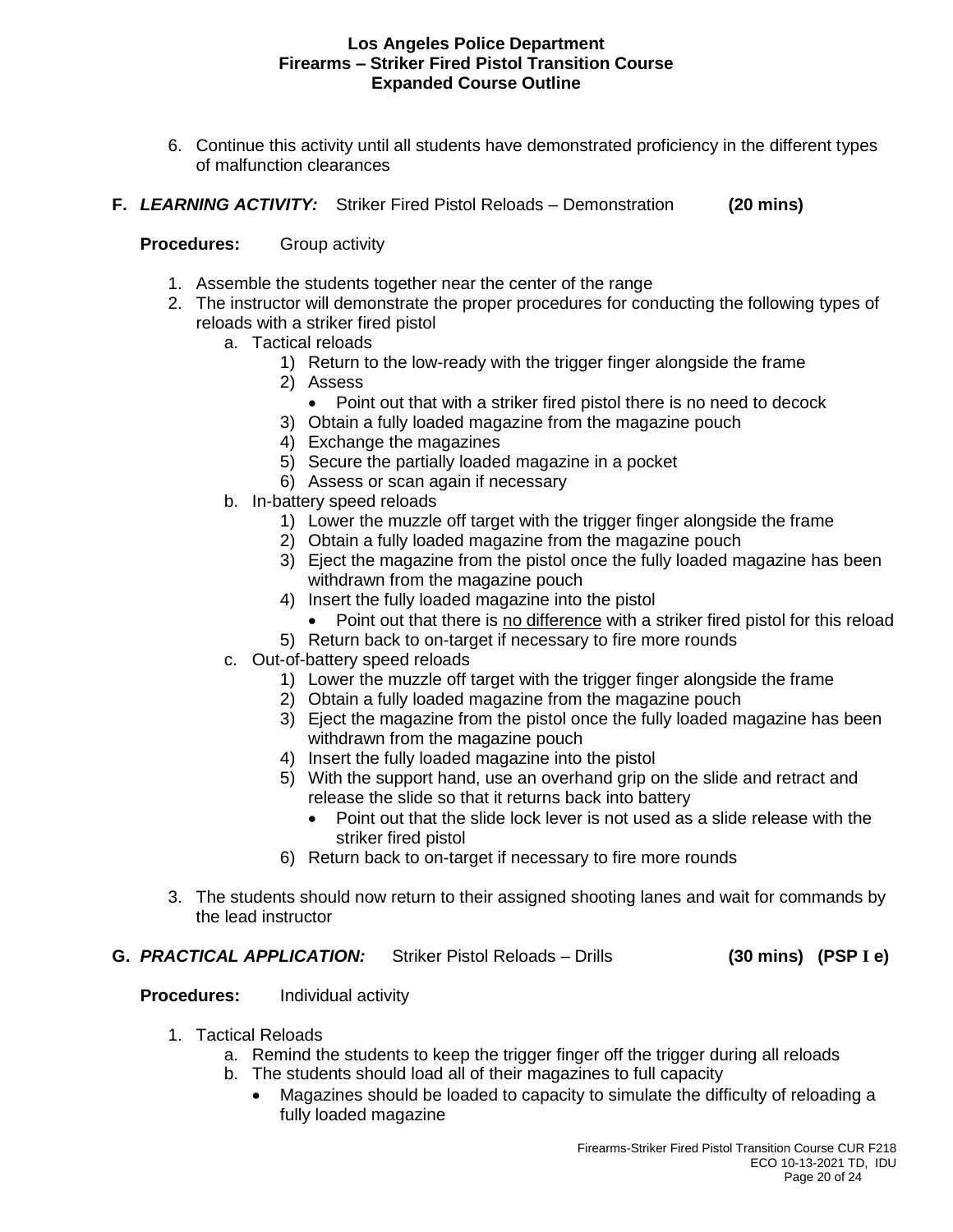- c. Shooting is done at the seven or ten-yard line
- d. The students will fire controlled pairs and failure drills
- e. Have the students conduct tactical reloads upon the command of the instructor
- f. The instructor should conduct as many tactical reloads as necessary until the students demonstrates proficiency
- 2. In-Battery and Out-of-Battery Speed Reloads
	- a. The students should load all of their magazines to full capacity
	- b. Shooting is done at the three-yard line
	- c. The students will fire controlled pairs and accelerated pairs to the body along with failure drills
	- d. Have the students conduct in-battery speed reloads upon command of the instructor
	- e. Remind the student that they should immediately conduct an out-of-battery speed reload in the event that their pistol is out of ammunition with the slide locked back
	- f. Point out to the student that they should ensure that they use an overhand grip on the slide to retract and release the slide during an out-of-battery speed reload
	- g. The instructor should repeat this drill as many times as necessary until the students demonstrate proficiency
	- h. The instructor may also utilize other magazine loading combinations and firing sequences in order to vary the sequence in which the student experiences the two different speed reloads
- 3. Out-of-Battery Speed Reloads only
	- a. The student will exchange magazines with a partner
	- b. They will load each other's magazines randomly with between one and three rounds per magazine. However, one of the magazines must contain at least two rounds.
	- c. The partners will place their partner's magazine into their partner's holstered pistol and the other magazines into the pouches
	- d. Shooting is done at the three-yard line
	- e. Upon the command of the lead instructor, the student will fire two or three failure drills, depending on how many rounds his partner loaded into his magazines, while conducting out-of-battery speed reloads.
	- f. When the student runs out of ammunition, they should holster an empty weapon and standby on the line for further commands by the lead instructor
	- g. The instructor may also utilize other magazine loading combinations and firing sequences in order to vary the sequence in which the student experiences the two different speed reloads
- 4. Advise the students that after their break, the class will review, practice and then take the Striker Fired Pistol Manipulation Test
- H. *PRACTICAL APPLICATION:* Striker Fired Pistol Live-Fire Tactical Drills **(50 mins) (PSP I a, f, g, i)**

#### **Procedures:** Individual Activity

- 1. Assemble the students together near the center of the range with their backs to the targets
- 2. While the students are assembled and receiving their instructions, have the assisting instructors randomly place shoot/no shoot targets in the target frames. Each shooting lane will randomly have one or two "shoot" targets
- 3. Face the targets away so the students cannot see what type of targets are on each lane
- 4. Give the students the following instructions to follow in order to complete the live-fire tactical drills
	- a. The students should load all of their magazines to full capacity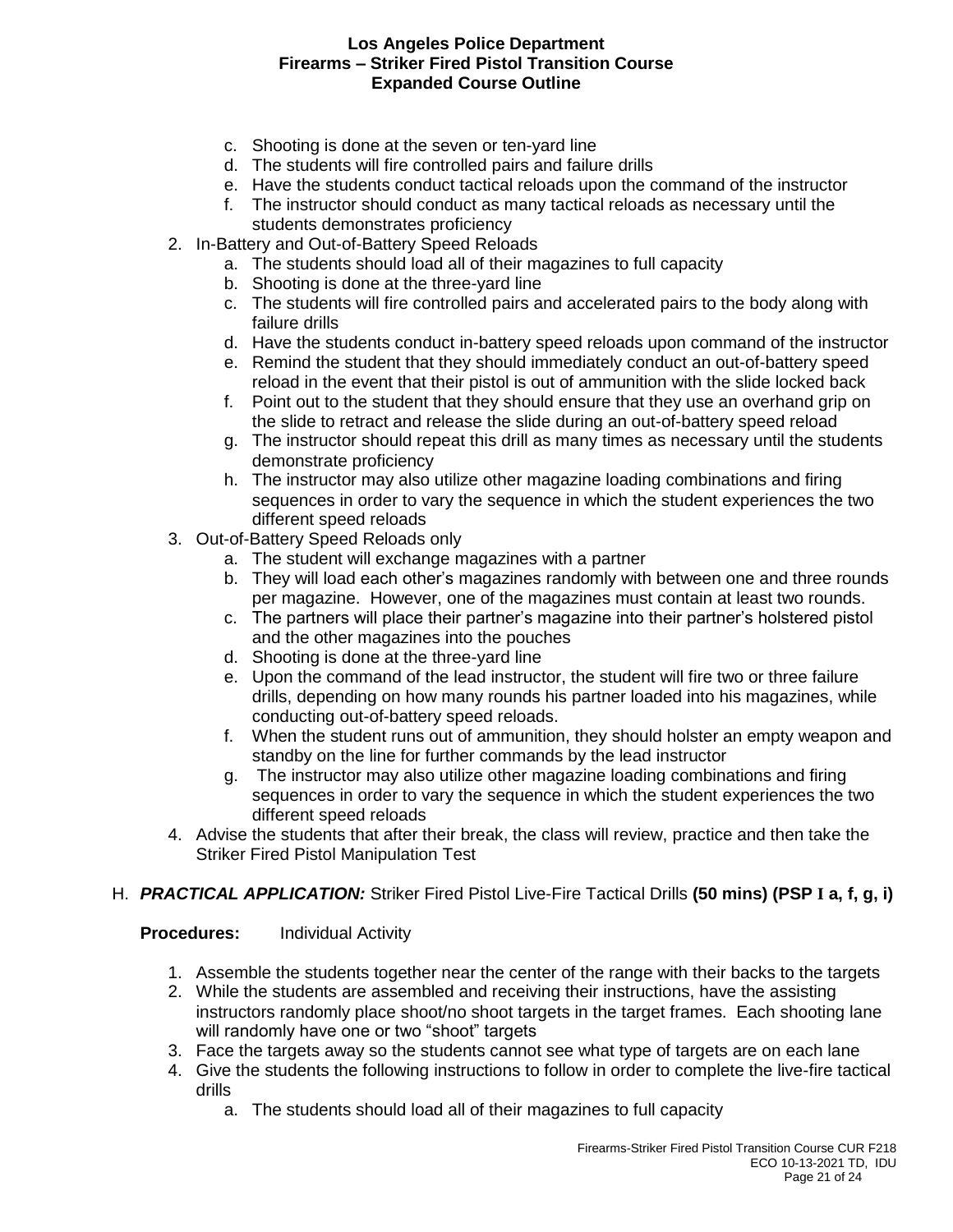- b. The student will react to the target(s) when they face and decide how to fire at the target(s)
	- 1) When a single target (threat) faces, the student should fire a failure drill
	- 2) When two targets (threats) face, the student should fire a pair to each body and, if time permits, a headshot on each target
- c. The student should move to and utilize cover during the drill
- d. The student should use their own judgement to determine when to reload and what type of reload to utilize during the drill in order to keep their pistol loaded and capable of reacting to the next threat
- e. Before moving to another lane, the student must safely holster their pistol
- f. The students will repeat this drill several times by moving two lanes to the right in order to encounter an unknown "shoot/no shoot" combination of targets
- g. The students should wait for commands from the lead instructor before recovering their magazines from the ground or moving to the next lane
- h. The two students on the far right of the range will move to lane one and two respectively when it is time to rotate and change lanes
- i. If a student has shot to slide-lock with their third magazine, they should then clear and holster their pistol and step back and off of the firing line
- j. Point out to the students that the purpose of this drill is for them to make the right decision as to which target(s) to shoot and how they will fire at the target(s)
- k. Answer any questions the students may have about the drills
- 5. The students will then return to their individual shooting lanes
- 6. The lead instructor will then give commands to conduct the drills
- 7. Assisting instructors should observe and give immediate feedback regarding their decision making and performance to the students before they rotate to the next set of targets
- 8. The lead instructor will make the determination when to conclude the drill based on when the majority of the students have run out of ammunition and can no longer continue
- 9. The lead instructor may repeat the drills as time permits
- 10. Upon completion of the drill, point out to the students that it is as important for them to make the proper decision when and what to shoot as it is for them to know how to shoot and properly and safely manipulate their pistols **(117f)**
- 11. Advise the students that after their break, the class will review, practice and then take the Striker pistol manipulation test

# **IV. STRIKER FIRED PISTOL MANIPULATION TEST (100 mins)**

# A. *PRACTICAL APPLICATION:* Striker Fired Pistol Manipulation Test – Demonstration and Review

Procedures: Group Activity

- 1. Assemble the students together near the center of the range
- 2. Distribute the Striker Fired Pistol Manipulation Test score sheets to the students
- 3. Demonstrate for the students each manipulation skill in the same order as listed on the Manipulation Test
- 4. Debrief by answering any questions about any of the manipulations or how the test will be administered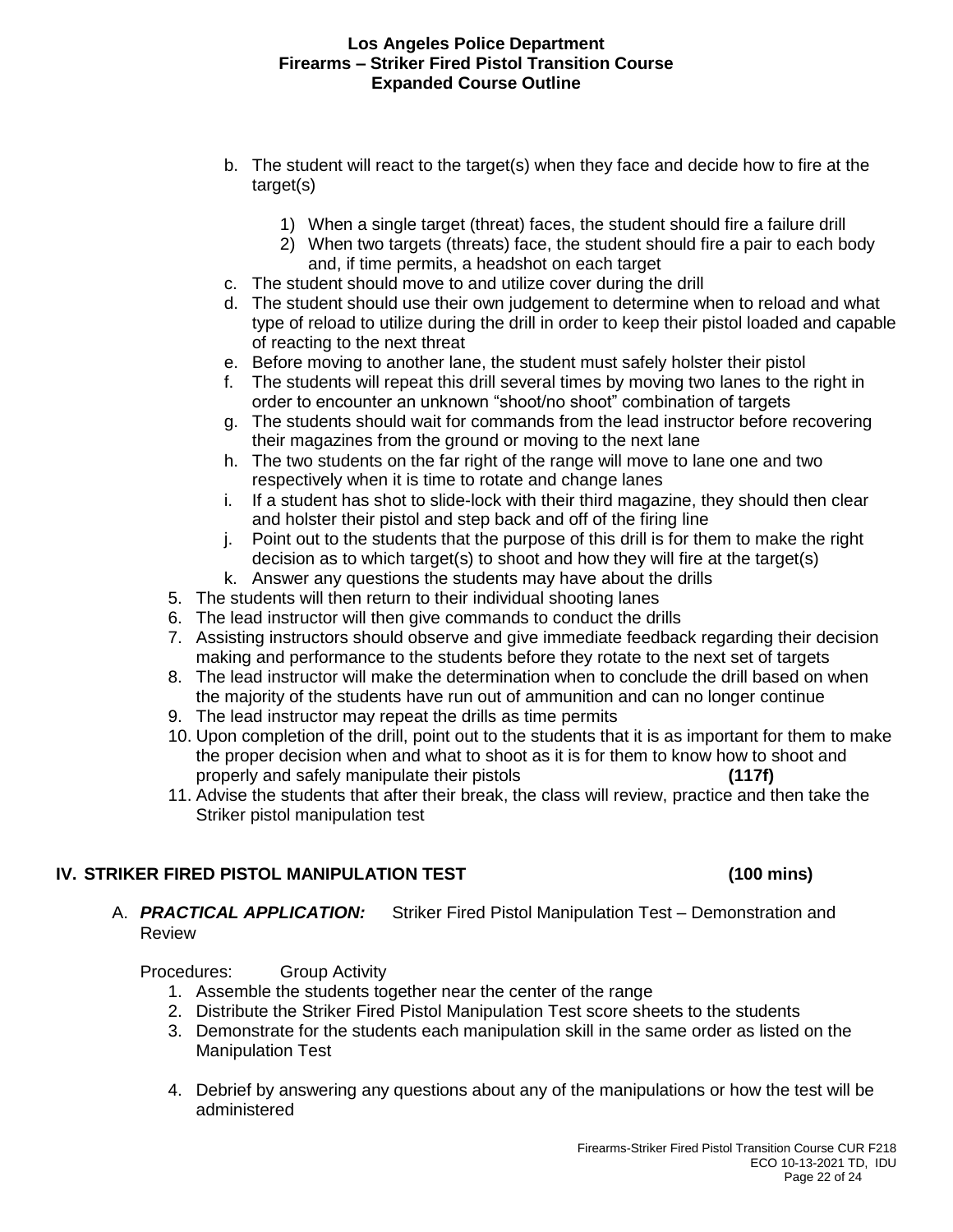- 5. Have the students return to their shooting lane
- 6. The lead instructor will conduct a walk-through of the pistol manipulation test by calling out the commands for each skill in the same order as listed on the manipulation test
- 7. The assisting instructors will observe the students and answer any questions or make corrections to any observed deficiencies in the students' pistol manipulations
- 8. This should be an opportunity for the student to develop confidence in their manipulation skills and in their ability to successfully pass the pistol manipulation test
- B. *TEST:* Striker Fired Pistol Manipulation Test **(PSP I b, g)**

### **Procedures:** Individual activity

- 1. Have the students assemble at the back of the range and fill out the top portion of the previously distributed Striker Fired Pistol manipulation test form
- 2. The students should wait at the back of the range until called forward by an instructor
- 3. The manipulation test should be done with live ammunition on the firing range. Therefore, eye and ear protection will be required for each student
- 4. Instructors will administer the manipulation test on a one on one basis
- 5. The time required to administer a manipulation test will be approximately 15 minutes per student
- 6. A student must pass the manipulation test with a minimum score of 70% in order to continue in the class
- 7. Remember to have the student initial the test score sheet after reviewing the score
- 8. Upon completion of the test, the student may exit the range but must standby until everyone has completed the testing

# **V. COMBAT QUALIFICATION COURSE OF FIRE (50 MINS)**

A. *PRACTICAL APPLICATION:* Combat Qualification Course - Practice **(PSP I d, e, f)**

# **Procedures:** Individual activity

- 1. Depending on the skill level of the students (e.g. HITS instructors) additional practice time may not be necessary and the students may move directly into Combat Qualification testing
- 2. The student will return to their assigned shooting lane
- 3. The student will practice each of the four phases of fire that comprise the Combat Qualification Course
	- 7, 10, 12, and 15 yards
- 4. The instructor has the option to conduct the practice at each phase in random order
	- This can benefit the student by not making the course of fire too repetitive
- **B.** *TEST:* Combat Qualification Course Test **(100 mins) (PSP I b, I, j)**

#### **Procedures:** Individual activity

- 1. Each student will be assigned to a shooting lane with all the necessary equipment
- 2. The student will fire the LAPD 30-round Combat Qualification course of fire three times.